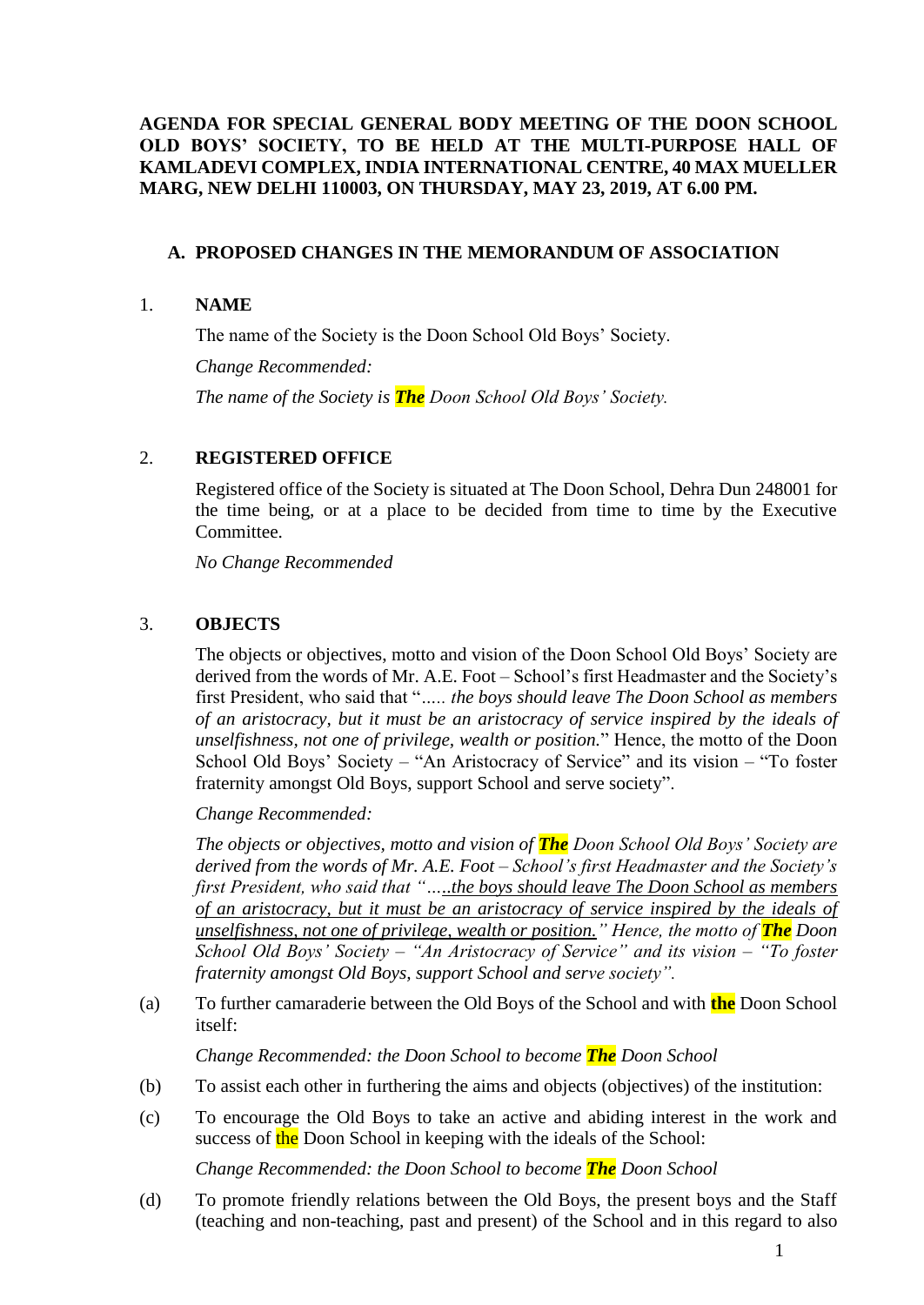render assistance, financial and/or otherwise, to former teachers and/or members of the staff of the Doon School in accordance with the decisions taken by the Executive Committee from time to time:

*Change Recommended: the Doon School to become The Doon School*

(e) To endeavour to live up to the motto of  $\frac{\text{the}}{\text{b}}$  Doon School - 'Knowledge is light' and to the Society's own motto – "An Aristocracy of Service".

*Change Recommended: the Doon School to become The Doon School*

- (f) To establish a bond of union among old boys and between them and The Doon School, to foster a spirit to comradeship, to promote co-operation and to extend mutual help to the old boys of the school:
- (g) To organise and develop activities in areas of cultural, social, economic and educational fields, to keep alive the spirit of devotion to the pursuit of excellence in all the above areas and more particularly towards education and human resource development:
- (h) To help, encourage and assist the spread of education and to render assistance, award scholarships/bursaries to deserving students and for this purpose to take all steps as may be necessary:
- (j) To help in finding avenues of employment or occupation and in acquiring facilities for technical, vocational and professional training to students in India:
- (k) To create, associate, or co-operate with any other Society or Association having the same or similar objects in such manner and to such extent as may be desirable and possible:
- (l) To sponsor, promote and organise schemes for the protection of ecology and environment as well as total life support systems for nature and its conservation as well as for the promotion of arts and crafts, sports and activities connected therewith:
- (m) To organize workshops, seminars through members of the Society in different parts of the country for educating and upgrading awareness of the general public to issues related to nature and national resources in order to highlight the dangers of environmental degradation and pollution. To promote public participation for preserving the national eco and life support systems of nature:
- (n) To promote, sponsor, encourage schemes and projects and focus public attention on issues related to the preservation of our national heritage in all fields as well as to high light the responsibility of the present generation in this regard and their accountability to the future generations:
- (o) To extend the experiment of The Doon School towards promoting national integration through the destruction of barriers of caste, creed, colour, race and regionalism by extending the same through the medium of the members of the Society on a larger national scale:
- (p) To provide leadership in promoting national integration by encouraging and supporting the spirit of adventure and discovery.

*No Change Recommended in sub-points (f) to (p)*

- 4. To carry out the aforesaid objects, the Society is empowered to do or to perform the following acts:
- (a) To hold and manage all funds and gifts of land, property or endowments for the realisation of the objects (objectives) of the Society.
- (b) To raise funds for the Society, and to borrow from banks, bankers or other persons, as and when necessary, on the security of moveable and immoveable property of the Society.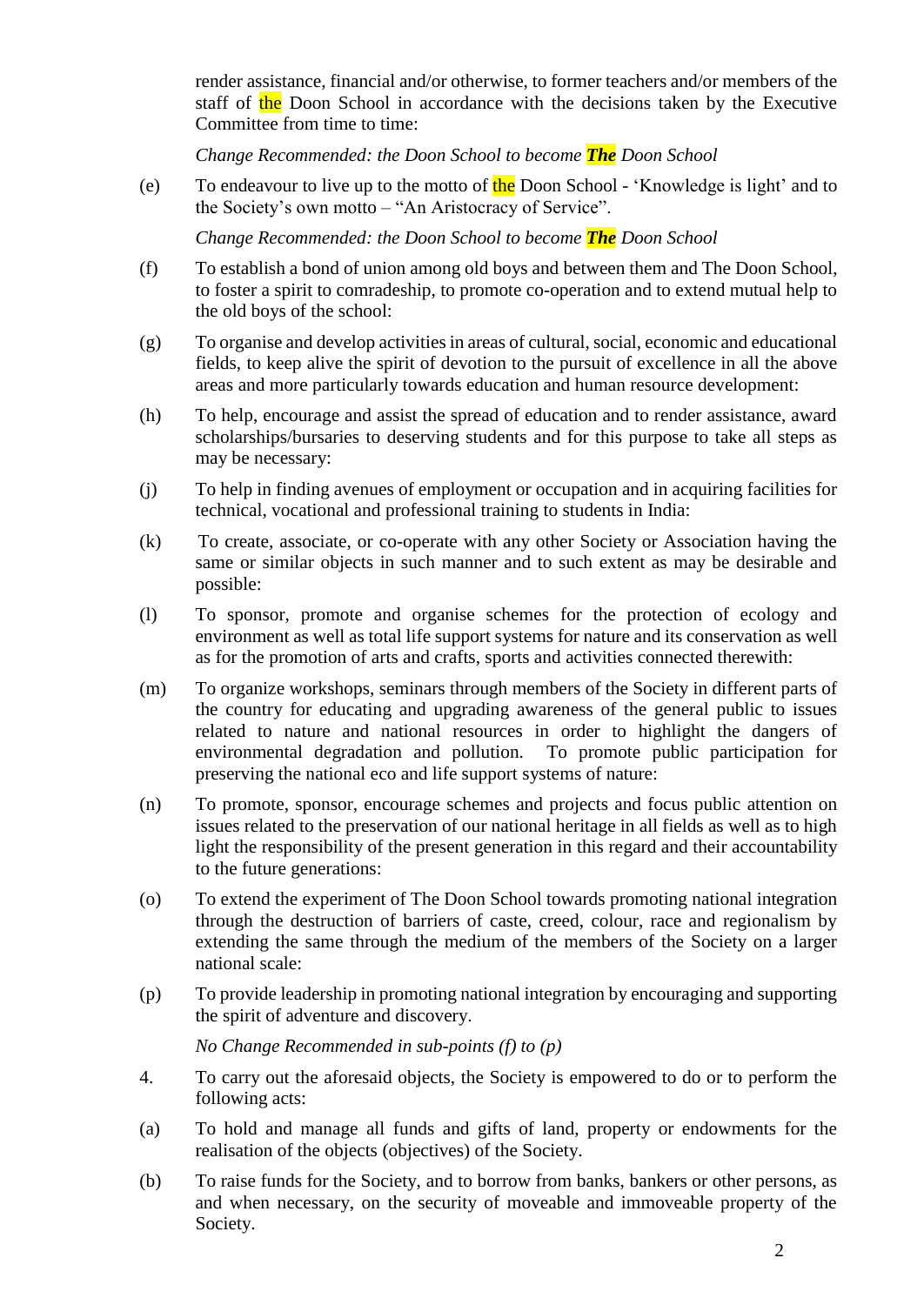- (c) To purchase, take, lease or accept as gift or otherwise acquire any real or personal property and any rights therein or privileges attaching thereto, which are necessary or expedient.
- (d) To invest the funds and money of the Society on such terms and conditions as may be deemed expedient, and to operate upon the accounts of the Society with any bank, bankers or Corporate Societies. The funds of the Society shall be invested and deposited as per the provisions of the Income Tax Act, 1961.
- (e) To buy, sell, endorse, negotiate or transfer all government or other securities and to realize and collect interest, rent, dividend, bonus or profit on such securities or on other property of the Society, whether moveable or immoveable.

*No Change Recommended in 4 (a) – (e):*

(f) To do all such other acts or things as may be incidental or conducive to the attainment of any or all the objects mentioned herein above.

*Change Recommended:*

*The entire point 4 of the Memorandum was moved to the Rules by the Registrar of Societies, Uttarakhand. The empowered Committee felt that it must be a part of the Memorandum, hence recommended to be brought back here.*

- 5. In case of dissolution of the Society the assets of the Society shall be given to some other society formed for charitable purposes.
- 6. The names, addresses, occupations of members of the Governing Body to whom by Rules of the Society the management of its affairs is entrusted.

---------------

*No Change Recommended in 5 & 6.*

3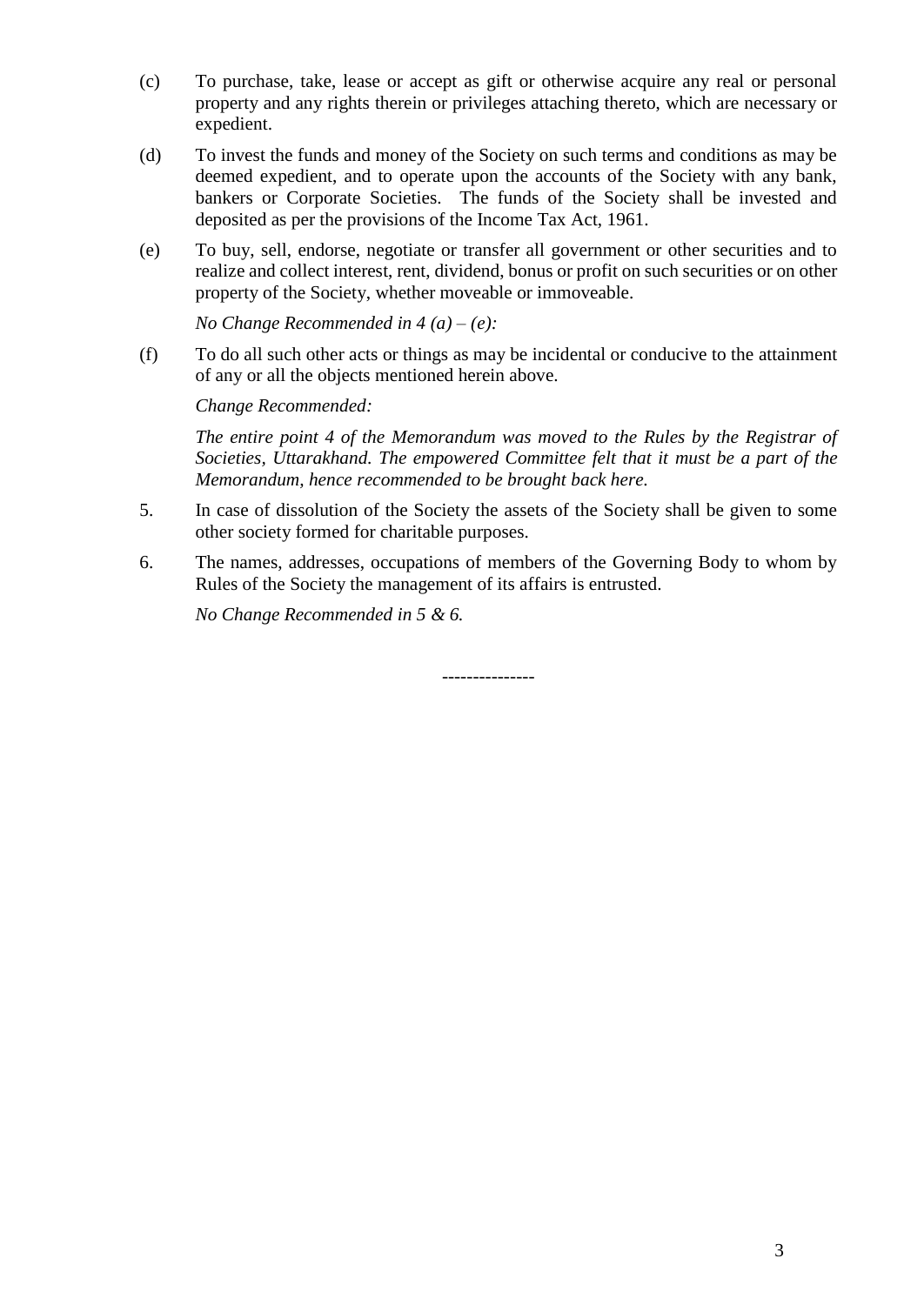### **B. PROPOSED CHANGES IN THE RULES AND REGULATIONS**

**1.** The Society shall be a body registered in the name of The Doon School Old Boys' Society.

*No Change Recommended*

### **2. MEMBERSHIP**

Any Old Boy of the Doon School who was at the time of leaving the school a Prefect and/or a school colour awardee and/or had before leaving the **school** passed the Cambridge School Certificate Examination/Indian School Certificate Examination (ISC)/International Baccalaureate (IB) / any other school leaving examination and/or had completed three (3) full years at the Doon School has the right to be a Life Member of the Society, on payment of a life subscription as decided by the Executive Committee from time to time. To exclude or remove any such Old Boy from the Society a majority of the Committee must vote for his exclusion or removal, provided that any person so excluded or removed may appeal to the Members of the Society at the next Annual General Meeting when the question of his exclusion or removal shall be determined by a majority of those present voting openly. In addition to Old Boys who become Members of the Society by right of the above qualifications, any other boy who has studied at the Doon School may be elected as a Member of the Society at the Annual General Meeting.

#### *Change Recommended:*

*Any Old Boy of The Doon School who was at the time of leaving the School a Prefect and/or a school colour awardee and/or had before leaving the School passed the Cambridge School Certificate Examination/Indian School Certificate Examination (ISC)/International Baccalaureate (IB) / any other school leaving examination and/or had completed three (3) full years at The Doon School has the right to be a Life Member of the Society, on payment of a life subscription as decided by the Executive Committee from time to time. Any Old Boy who had not completed three (3) full years but had completed two (2) full years at The Doon School shall have the right to apply to be an Associate Member of the Society. Such application for Associate Membership shall be considered by the Executive Committee which shall then decide as to whether to admit the said Old Boy as an Associate Member of the Society. If the Executive Committee decides to admit such Old Boy as an Associate Member, then the said Old Boy shall be admitted to the Associate Membership of the Society subject to payment of the full life subscription as then prevalent. To exclude or remove any such Old Boy from the Society a two thirds majority of the Executive Committee must vote for his exclusion or removal, provided that any person so excluded or removed may appeal to the Members of the Society at the next Annual General Meeting when the question of his exclusion or removal shall be determined by a majority of those present voting openly.*

(a) **Ex-officio Members**: The Headmaster of the Doon School, the School Captain, the Director-Alumni Affairs/Relations, shall while in office/holding the post, be ex-officio members of the Society:

#### *Change Recommended: the Doon School to become The Doon School*

(b) **Associate Members**: Any master who had taught in the school for a period of 15 years and had become a Housemaster / Dean / Head of the Department would automatically become an Associate Member of the Society. For this, the Headmaster should forward the names of the concerned masters as and when they leave the **school**. Masters who had taught in the **school** for a period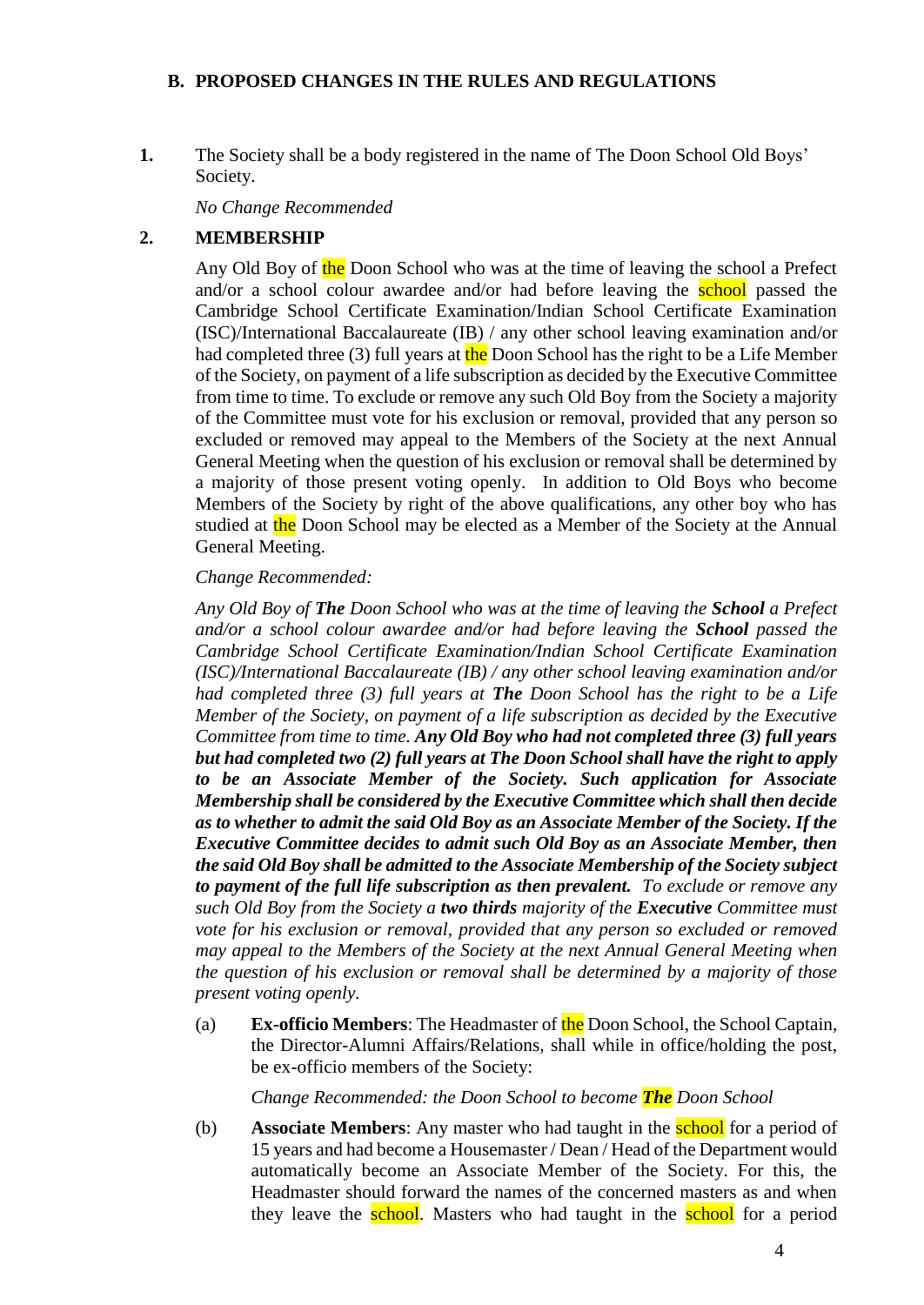exceeding five years would be considered for Membership by the Executive Committee on receipt of specific request from them. Masters who had taught for less than five years in the **school** would not be considered for Associate membership of the Society. However, the Committee shall have the power to elect as associates any ex-master of the school, who in the opinion of the Committee is likely to promote the interests of the Society but serving masters may not be so elected. Associate Members have no voting powers and may not hold office nor may they represent the Society in any way. Associate Members will not be required to pay the subscription or any other charges.

### *Change Recommended:*

*Affiliate Members: Any master who had taught in the School for a period of 15 years and had become a Housemaster / Dean / Head of the Department would automatically become an Affiliate Member of the Society. For this, the Headmaster should forward the names of the concerned masters as and when they leave the School. Masters who had taught in the School for a period exceeding five years would be considered for Membership by the Executive Committee on receipt of specific request from them. Masters who had taught for less than five years in the School would not be considered for Associate membership of the Society. However, the Committee shall have the power to elect as associates any ex-master of the School, who in the opinion of the Committee is likely to promote the interests of the Society but serving masters may not be so elected. Affiliate Members have no voting powers and may not hold office nor may they represent the Society in any way. Affiliate Members will not be required to pay the subscription or any other charges.*

*Explanatory Statement: Since it is proposed to induct Old Boys, who have spent more than two years but less than three full years in the School, as Associate Members, the current category of Associate Members, namely, ex-Masters, shall be referred to as Affiliate Members.*

### **3. GENERAL BODY:**

All members of the Society mentioned in Rule No.2 shall form the General Body of the Society.

*No Change Recommended:*

### **4. MEETING OF THE GENERAL BODY:**

(a) The General Body shall meet at least once a year at the Doon School each year during the Founder's Day week to consider the progress made by the Society during the past year and to give such directions to the Executive Committee as may be deemed necessary.

### *Change Recommended:*

*The General Body shall meet at least once a year for an Annual General Meeting at The Doon School each year during the Founder's Day week to consider the progress made by the Society during the past year and to give such directions to the Executive Committee as may be deemed necessary.*

- (b) The following business shall be transacted at an **Annual General Meeting**:
	- (i) Confirmation of the minutes of the last annual general meeting.

*Change Recommended: Confirmation of the Minutes of the last Annual General Meeting*

(ii) To adopt the annual report of the President.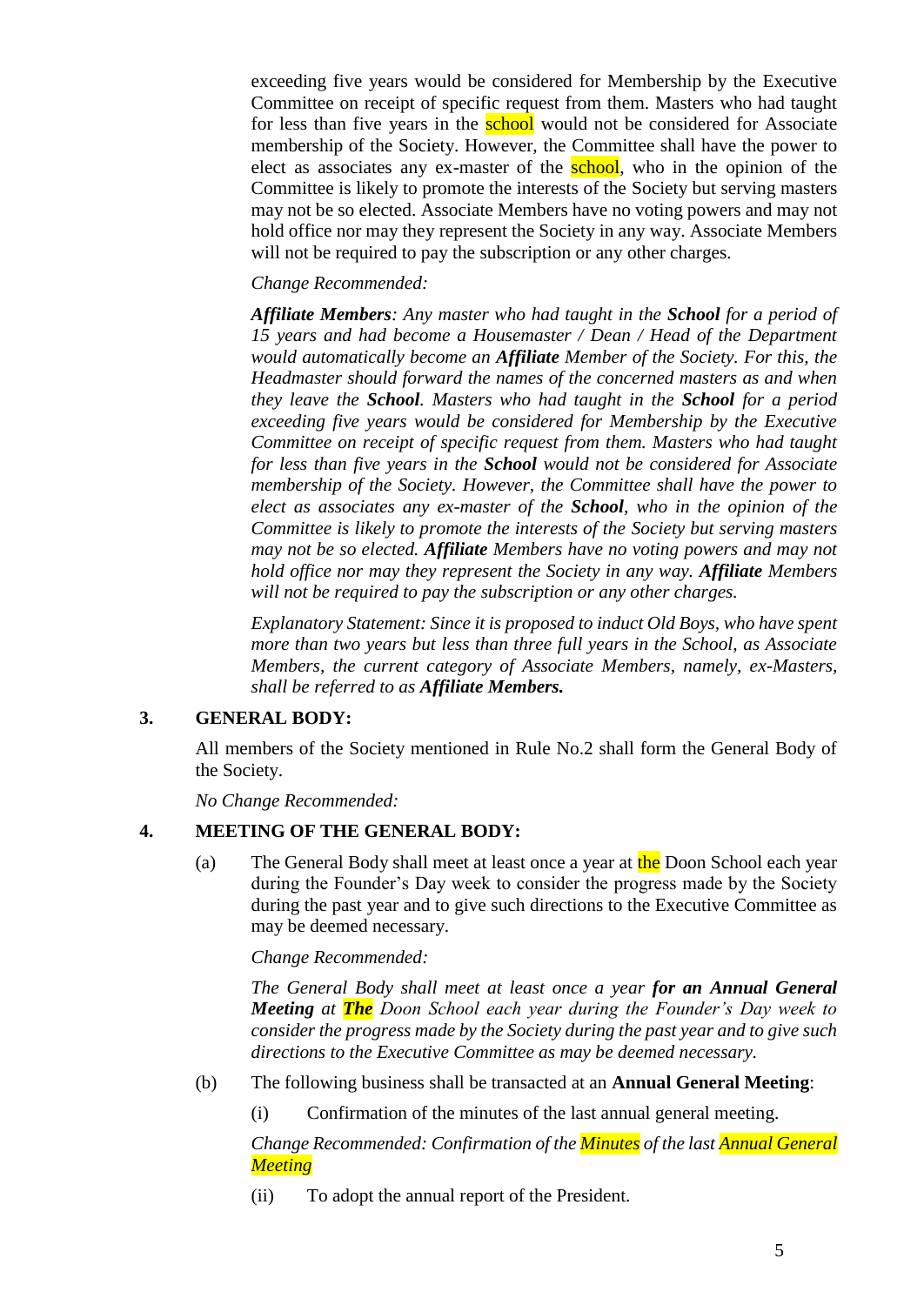#### *Change Recommended: To adopt the Annual Report of the President*

(iii) To approve the audited accounts.

*Change Recommended: To approve the audited Statement of Accounts for the preceding Financial Year*

- (iv) To pass the financial estimates (budget) for the ensuing year.
- (v) To examine any proposal duly approved by the Executive Committee.
- (vi) To elect members of the new Executive committee.

*Change Recommended: To elect members of the new Executive Committee.*

- (vii) To conduct any other business with permission of the Chair.
- (c) Any member desirous of proposing any alteration in, or addition to, the rules of the Society or of bringing forward any resolution or of nominating any Old Boy for election to membership or any other person for election as an **Associate** shall give notice of such proposal, resolution or nomination to the Secretary not later than a date one calendar month before the Annual General Meeting. No alteration, addition, resolution or nomination shall be accepted unless the same be carried by at least two-thirds of the members present and voting at the ensuing Annual General Meeting or any adjournment of the same.

### *Change Recommended: Rules in place of rules above and as an Associate or Affiliate*

- (d) Special General Body Meeting:
	- (i) The Secretary must upon being requested in writing by at least  $\overline{20}$ members of the Society call a Special General Meeting of which at least 14 days' notice stating the object of the meeting shall be given.

*Change Recommended:*

*The Secretary must, upon being requested in writing by at least 100 members of the Society, call a Special General Meeting, of which at least 14 days' notice, stating the object of the meeting shall be given.*

(ii) The venue of all Special General Meetings by whomsoever requisitioned shall always be held either at Dehra Dun or Delhi and at no other venue.

*No Change Recommended:*

(iii) The quorum for all Special General Meetings shall be 25 members.

*Change Recommended:*

*The quorum for all Special General Meetings shall be 100 members.*

*(iv) A Requisitioned meeting of the Executive Committee or of the General Body shall be dissolved, if a quorum is not attained, and a fresh requisition shall be essential for the next meeting.*

*NOTE: The above point (iv) is proposed to be added. If approved, this will automatically reconfigure the existing (iv) & (v) points below, as (v) and (vi), respectively.*

(iv). A Special General Meeting can also be requisitioned by the Collegium of Presidents under the signatures of at least 5 past Presidents for the purposes of Rule 5(5)(e) or in the alternative have the Executive Committee through at least 5 members convene a Special General Meeting postulated by Rule 5(5)(e).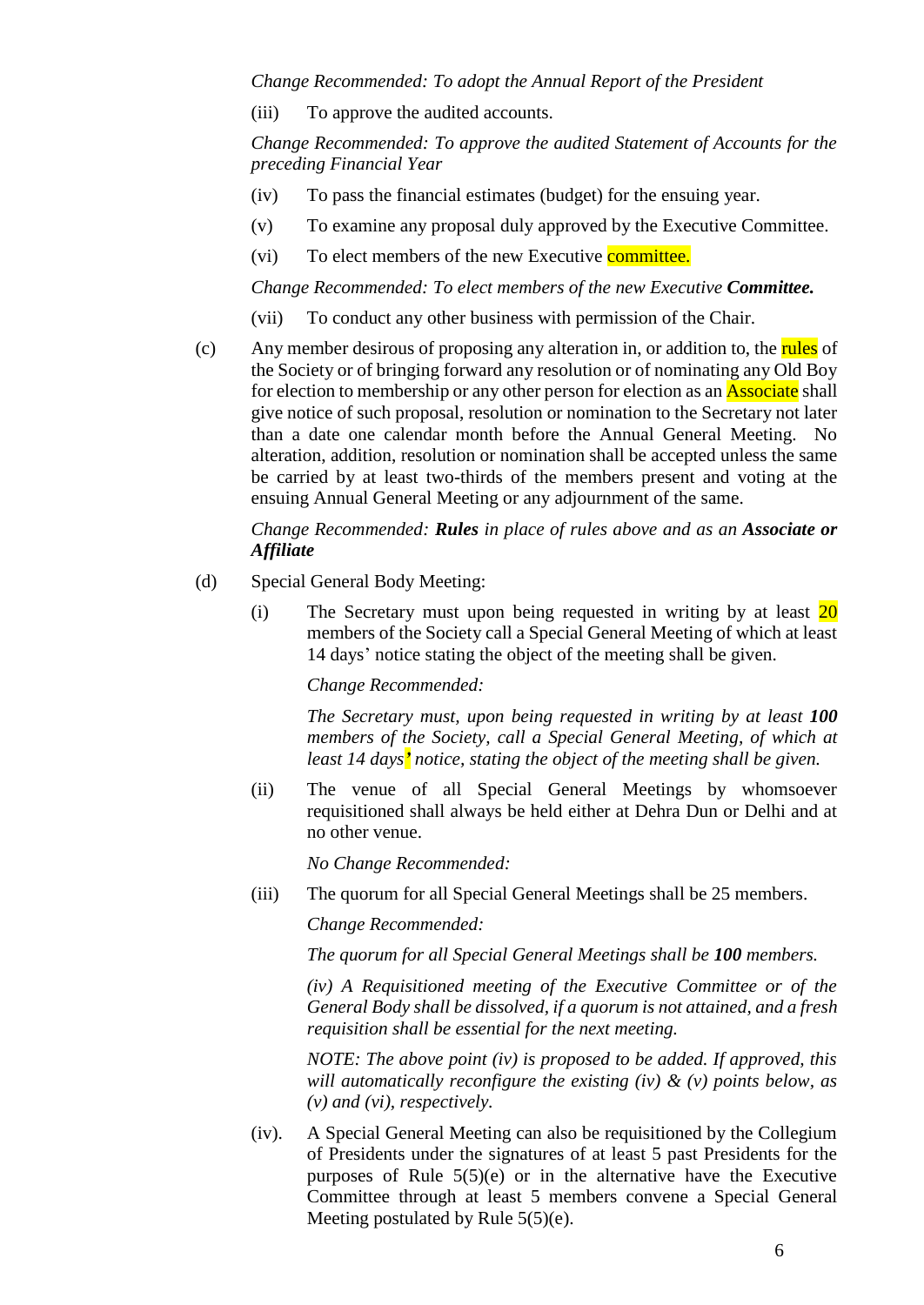### *Change Recommended:*

*A Special General Meeting can also be requisitioned by the Collegium of Presidents & Chairpersons (Collegium) under the signatures of more than 50% of the past Presidents/Chairpersons for the purposes of Rule 5(5)(e) or in the alternative have the Executive Committee through signatures of more than 50% of the members, convene a Special General Meeting postulated by Rule 5(5)(e).*

(v). The Executive Committee may for purposes other than those postulated by Rule 5(5)(e) also requisition a Special General Meeting in accordance with Rule  $4(d)(i) \& (ii)$  insofar as notice, venue and quorum are concerned.

### *Change Recommended:*

*The Executive Committee may for purposes other than those postulated by Rule 5(5)(e) also requisition a Special General Body Meeting in accordance with Rule 4(d)(i) & (ii) insofar as notice and venue are concerned and as far as the quorum is concerned, the same shall be 35, as in the case of AGM.*

# **5. OFFICERS OF THE SOCIETY:**

(1) The officers of the Society shall consist of a President, a Vice President, a Secretary and/or Joint Secretary and/or Assistant Secretary and/or a Treasurer. The Secretary and/or Joint Secretary and/or Assistant Secretary and/or Treasurer need not be a member or members of the Society. The election/selection/appointment of all officers shall be ratified at the Annual General Meeting.

### *Change Recommended:*

*The officers of the Society shall consist of a President, a Vice President, a Secretary (by whatever name called, including Executive Secretary and/or Alumni Secretary) and/or Joint Secretary and/or Assistant Secretary and/or a Treasurer. The Secretary and/or Joint Secretary and/or Assistant Secretary and/or Treasurer need not be a member or members of the Society. The election/selection/appointment of all officers shall be approved at the Annual General Meeting.*

(2) Insofar as the election of the **President** and **Vice President** are concerned, while the Vice President will automatically be elevated to the post of President after he has served as Vice President for two years but the new incumbent to the post of Vice President shall be elected in the following manner: -

### *No Change Recommended:*

(a) The process for the election of the Vice President will be initiated by the  $31<sup>st</sup>$  of January of the year in which the vacancy is to arise. Notice of the vacancy will be posted on the Society's website, sent by e-mail or other means of communication and published in the appropriate issue of the Rosebowl.

## *Change Recommended:*

*The process for the election of the Vice President will be initiated by the 31st of January of the year in which the vacancy is to arise. Notice of the vacancy will be posted on the Society's website, sent by e-mail or other means of communication.*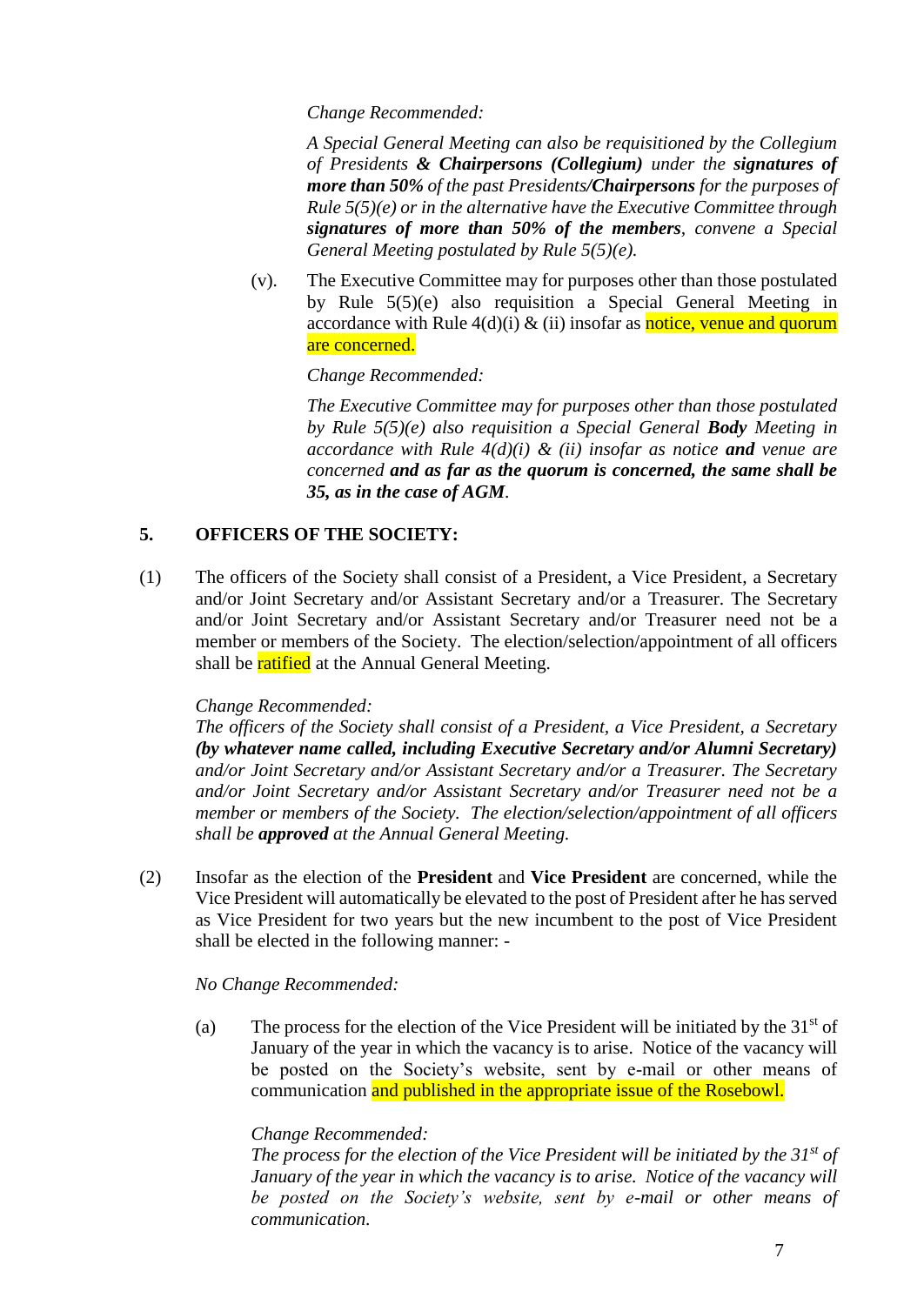*(This portion is proposed to be eliminated – 'and published in the appropriate issue of the Rosebowl.')*

(b) Those individuals from amongst the DSOBS who wish to offer their candidature for the post of Vice President shall confidentially send their applications to the President of the DSOBS through any member of the DSOBS as a proposer and two other members of the DSOBS (from different age bands) as seconders. The proposer and the seconders shall be from each of three age bands prescribed for this purpose, namely, 40 years and below, 40 to 50 years and above 50 years. While forwarding the application of a prospective candidate, the proposer and the seconders shall briefly state as to why they feel that the candidate they recommend should be the Vice President of the Society. No other recommendation in favour of a prospective candidate apart from the one sent by/through the proposer and two seconders referred to above shall either be considered or given any weightage. The proposer and seconders of one candidate cannot nominate or recommend the name of any other candidate that year.

*Changes Recommended: In the above para, 'the' is proposed to be substituted by 'The'*

- (c) The applications shall be accompanied by the following, which should also reflect the key elements stipulated in Rule 5(2)(d), namely: -
	- (i) A brief *Curriculum Vitae.*

*No Change Recommended:*

(ii) The candidate's contributions to the Doon School and the Doon School Old Boys' Society in the past.

*Change Recommended: In the above para, 'the' is proposed to be substituted by 'The'*

(iii) The candidate's strengths and the areas in which he expects to contribute to the Doon School and the Doon School Old Boys' Society and the society at large in general.

*Change Recommended: In the above para, 'the' is proposed to be substituted by 'The'*

(iv) The candidate's Vision Statement for four years and beyond.

*Change Recommended: The candidate's Vision Statement for the Society for four years and beyond.*

(v) The Batch or Class to which the candidate belongs.

*No Change Recommended:*

(d) The following key elements are required in a candidate who offers himself for the post of Vice President, namely: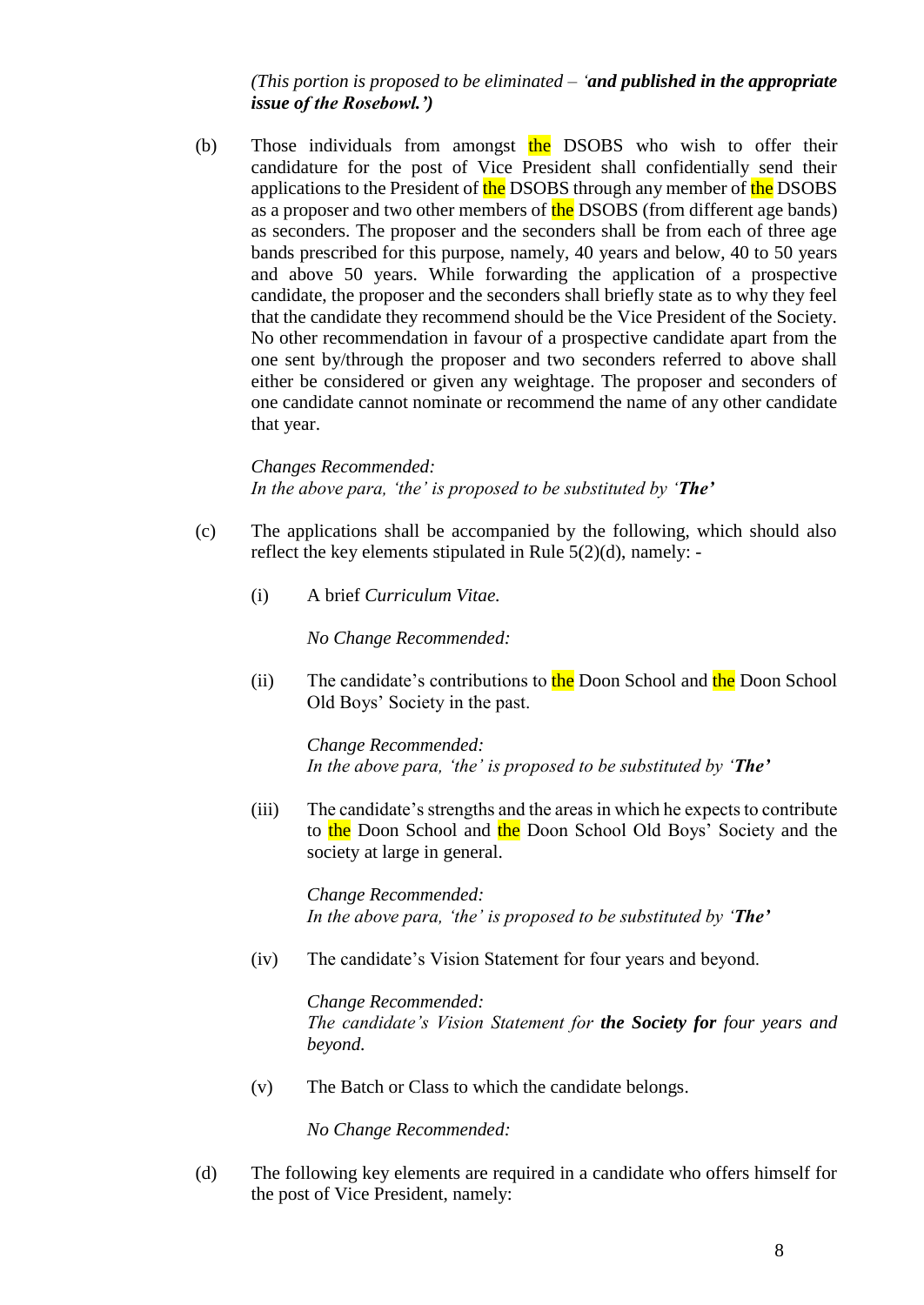- i) He should have commitment to the objectives of the Society,
- ii) He should be able to devote time to its functions,
- iii) He should have a good standing in Society,
- iv) He should have reached a certain level of achievement in his profession,
- v) Membership of the Executive Committee of the Society would be desirable, though not mandatory, and
- vi) He should be able to travel outside New Delhi to meet OBs and carry out the work of the Society in a suitable manner. Provided that inability to [in the context of Rule  $5(2)(d)(vi)$  above] shall not be considered as reason to debar an interested individual so long as between the President and Vice President, at least one of them is able to represent the Society outside New Delhi, as needed.
- (e) All applications in conformity with Rule 5(2)(b), (c) and (d) above shall be submitted on or before the  $30<sup>th</sup>$  of June of the year the vacancy for the post of Vice President is to arise. This date will be prominently indicated in the notice prescribed by Rule 5(2)(a) above.
- (f) Once the nominations for the post of Vice President are received by the President, the President shall constitute a Committee to examine the applications and deliberate thereupon with the objective of arriving at a consensus to recommend one name for the Executive Committee to place before the House for approval at the Annual General Meeting.
- (g) The President shall constitute this Committee by the  $15<sup>th</sup>$  of August of the year in which the vacancy arises.

*No Change Recommended in 5(2)(d) – (g):*

(h) This Committee shall comprise of the President and the Vice President of the DSOBS. In addition, the Executive Committee will nominate one of its members to represent it on this Committee. The Chairman of the Board of Governors shall be requested to nominate one Old Boy Governor to be a member of this Committee. The President will also request 'the Collegium of Presidents' to nominate the immediate past President and three other past Presidents to join this Committee as members. Apart from the immediate past **President,** of the three other nominees of the Collegium of Presidents, two shall be in the age group of below 70 years while the third will be in the age group of 70 years and above. Apart from these eight members of this Committee, five members will be chosen from the three age bands of **the** DSOBS referred to in Rule  $5(2)(b)$  above who volunteer to work for this Committee. Two  $(2)$ volunteers shall be selected from the age band of below 40 years; two (2) from the age band of 40 to 50 years and one (1) from the age band of above 50 years. Requests for such volunteers will also be posted on the Society's website, sent by e-mail or other means of communication as also published in the appropriate issue of the Rosebowl by the last date of February of the year in which the vacancy arises.

*Change Recommended:*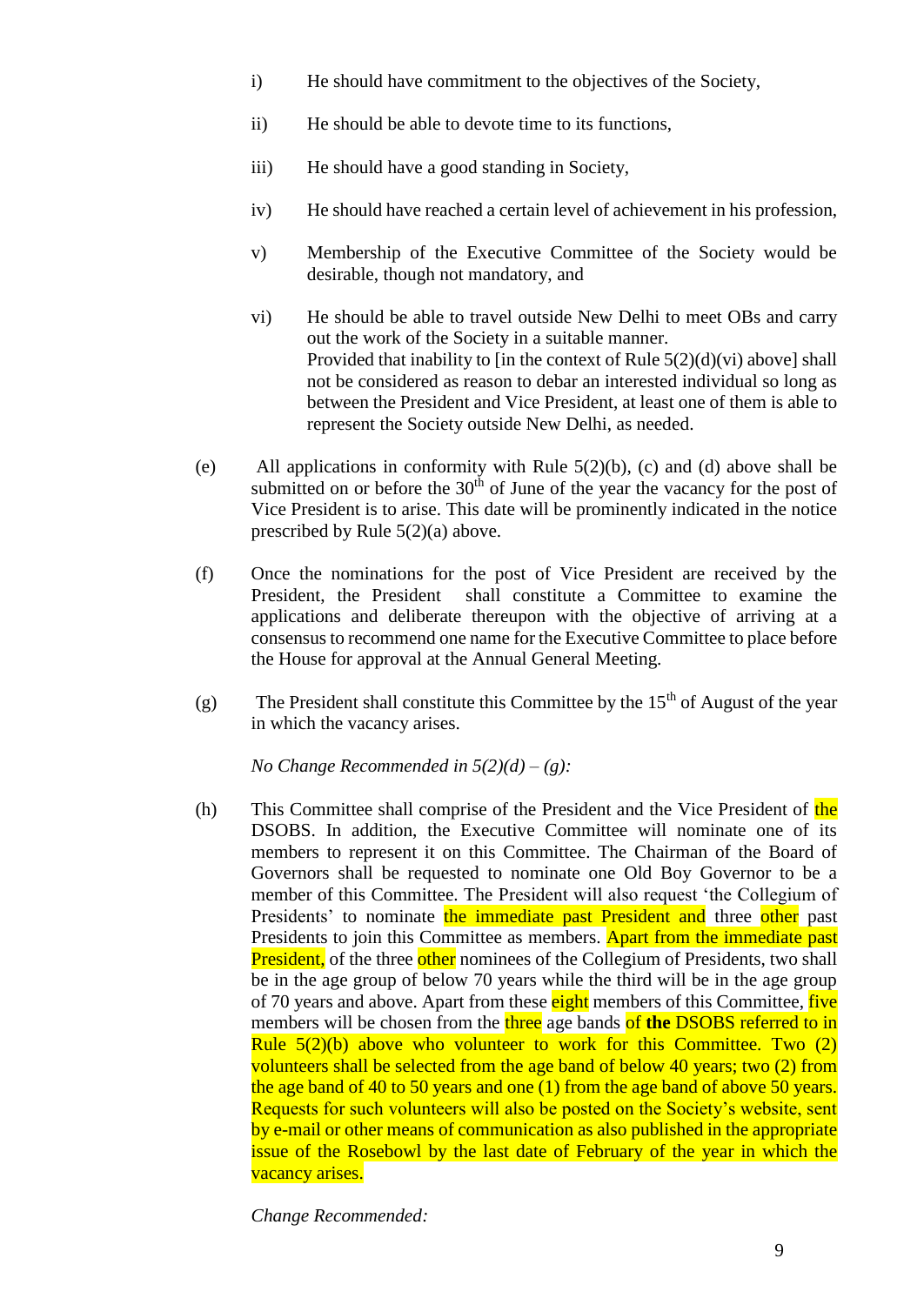*This Committee shall comprise of the President and the Vice President of The DSOBS. In addition, the Executive Committee will nominate one of its members to represent it on this Committee. The Chairman of the Board of Governors shall be requested to nominate one Old Boy Governor to be a member of this Committee. The President will also request 'the Collegium' to nominate three past Presidents to join this Committee as members. Of the three nominees of the Collegium, two shall be in the age group of below 70 years while the third will be in the age group of 70 years and above. Apart from these seven members of this Committee, seven members will be chosen from the five age bands of DSOBS members, namely, one volunteer from the age band of up to 30 years, one volunteer from the age band of 30 to 40 years, two volunteers from the age band of 40 to 50 years, two volunteers from the age band of 50 to 60 years and one volunteer from the age band of above 60 years. Since the total number of members on this Committee is an even number, i.e. 14, in case of a tie in voting, the Vice President of The DSOBS shall have the casting vote.*

(i) The names of such volunteers shall be received by  $30<sup>th</sup>$  of June and placed in a sealed box. All applications by volunteers to serve on this committee shall be in writing and sent in electronic form, via email to the President's official email id (which is currently [president@dsobs.net](mailto:president@dsobs.net) but may subsequently change) and copied to the Secretary's official email id (which is currently [secretary@dsobs.net](mailto:secretary@dsobs.net) but may subsequently change). Any application sent to any other address apart from the President's and/or Secretary's official email address shall be treated as an invalid application. Only, in case, the applicant does not have an email id then the application shall be sent in writing to the President at the Secretariat address and not to the residential address of the President. In such cases, the applicant must also declare in this application that he does not have a valid email id. If sent by Registered Post, Courier, handdelivery or other means (apart from electronic form), the application should be duly signed by the applicant. All applications sent by email must be from the applicant's own email address. All applications, whether in print or electronic form, shall clearly state the name of the applicant, his School number, House, year of passing, telephone numbers, both mobile & landline, postal address and e-mail address. On receipt of such applications but before being placed in a sealed box, the President/Vice President/Secretariat of the DSOBS shall scrutinize as to whether the applications were received by the due date, and whether the applicant has himself bonafide volunteered to serve on the committee and that the application has been received by the due date, shall place the name of such volunteer in the sealed box referred to above. Defective or incomplete application(s) or application(s) considered not to have been made bonafide by the applicant, shall not be placed in the box. The President/Vice-President/Secretariat shall have sole discretion in this regard which shall be final.

#### *Change Recommended:*

*The seven volunteers to serve on this Committee, from the aforesaid five age bands of DSOBS members, shall be selected as follows:-*

- *i. The DSOBS database shall be utilized for the purpose of selecting such volunteers with each member being tagged with their batch year and date, month and year of birth. This database will be kept updated through The DSOBS website.*
- *ii. This database shall be exported into Excel and used to create the aforesaid five age bands based on the date, month and year of birth of a member.*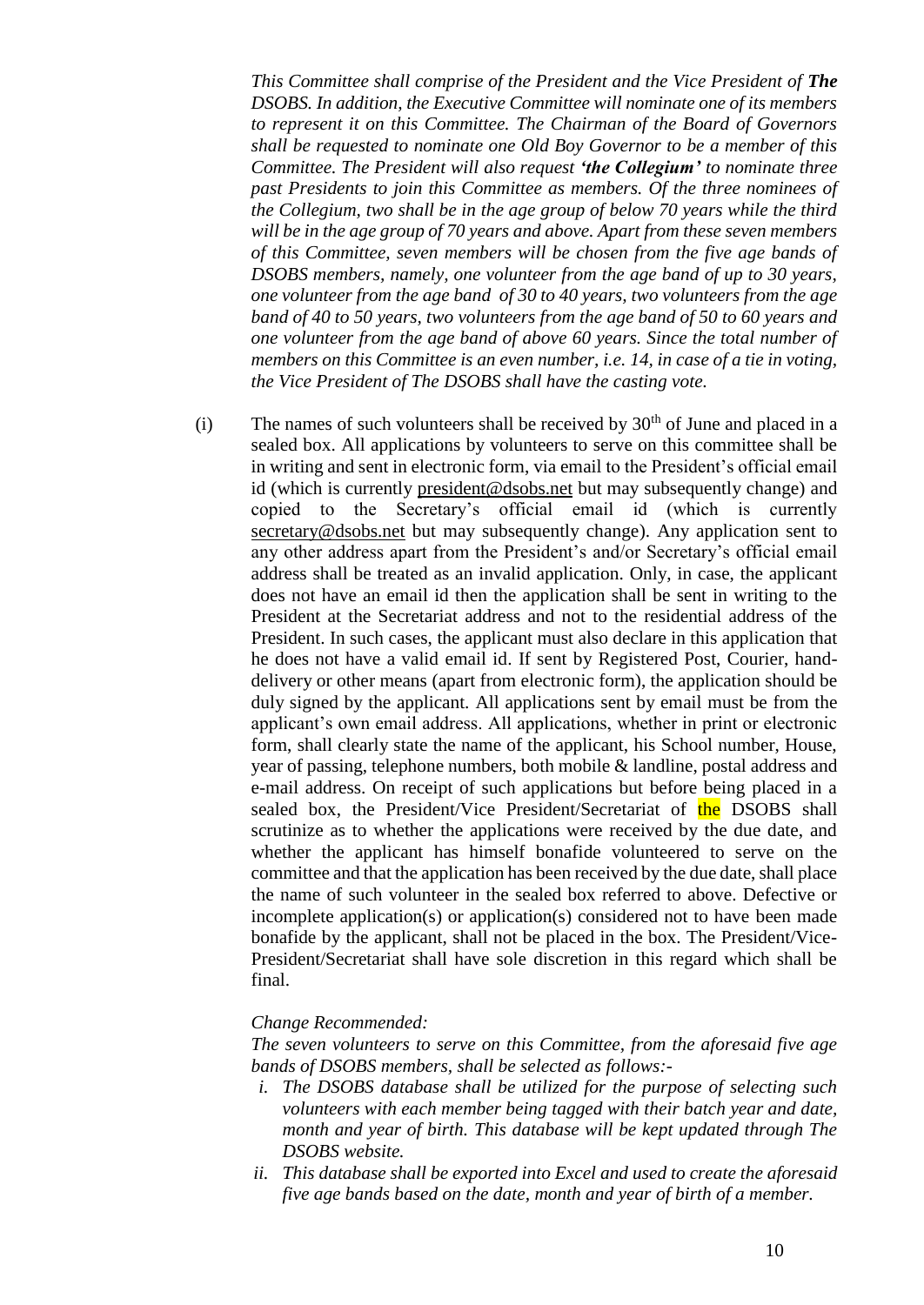- *iii. The President and/or the Vice President of The DSOBS will use the Excel RANDBETWEEN function to randomly select fifteen potential volunteers for every one volunteer required to serve on the Committee. For instance, since one volunteer is required from the age band of up to 30 years, the names of fifteen potential volunteers from this age band shall be selected at random using the Excel RANDBETWEEN function. On the other hand, since two volunteers are required for the age band of 40-50 years, thirty potential volunteers from this age band shall be selected at random using the RANDBETWEEN function.*
- *iv. Once fifteen potential volunteers from the age band of up to 30 years, fifteen potential volunteers from the age band of 30-40 years, thirty potential volunteers from the age band of 40-50 years, thirty potential volunteers from the age band of 50-60 years and fifteen potential volunteers from the age band of above 60 years have been selected at random, the President and/or Vice President and/or the Secretariat shall write to each of the said potential volunteers enquiring as to whether they would be willing to serve on the Committee. In case a potential volunteer selected at random is an overseas volunteer, there would be a sixteenth potential volunteer on the presumption that an overseas volunteer may find it difficult to physically serve on this Committee in Delhi.*
- *v. In case one or more potential volunteer(s) decline to serve on the Committee, the Excel RANDBETWEEN function shall be utilized in that age band or bands to select another volunteer in his/her place to replace the volunteer and similar enquiries will be made.*
- *vi. Once all potential volunteers are in place, then one volunteer will be selected using the RANDBETWEEN function in an age group where one volunteer is required, and two volunteers shall be selected using the RANDBETWEEN function where two volunteers are required to constitute the seven members of the Committee.*
- *vii. However, both rounds of the said selection process as postulated by subrules (iv) and (vi) shall be carried out within four weeks of each other with the first round being held on or before the 11th of July and the second round by or before the 11th of August, in the presence of the Executive Committee Members and other members of The DSOBS who wish to attend the selection process. For this purpose, a notice will go out to all members of The DSOBS, ten days in advance, intimating the dates and venues when the first and second rounds of selection would take place.*
- (i) At an Executive Committee meeting to be held by  $15<sup>th</sup>$  of August of the concerned year, the President will, in the presence of the Executive Committee members, draw five names from the said box containing the names of volunteers. All members of the DSOBS will be at liberty to attend this meeting. The first name drawn from each age band will be selected for the Committee. Any vacancy caused by lack of volunteers from a particular age-band shall be filled in by a nominee to be decided upon by the serving President in consultation with the Collegium of Presidents. Any person whose relative, whether by blood or marriage, is a potential Vice-Presidential candidate shall automatically stand disqualified from being a member of such Committee. Similarly, any person who has been a proposer or a seconder of any candidate shall also stand disqualified from being a member of such Committee. Any person, apart from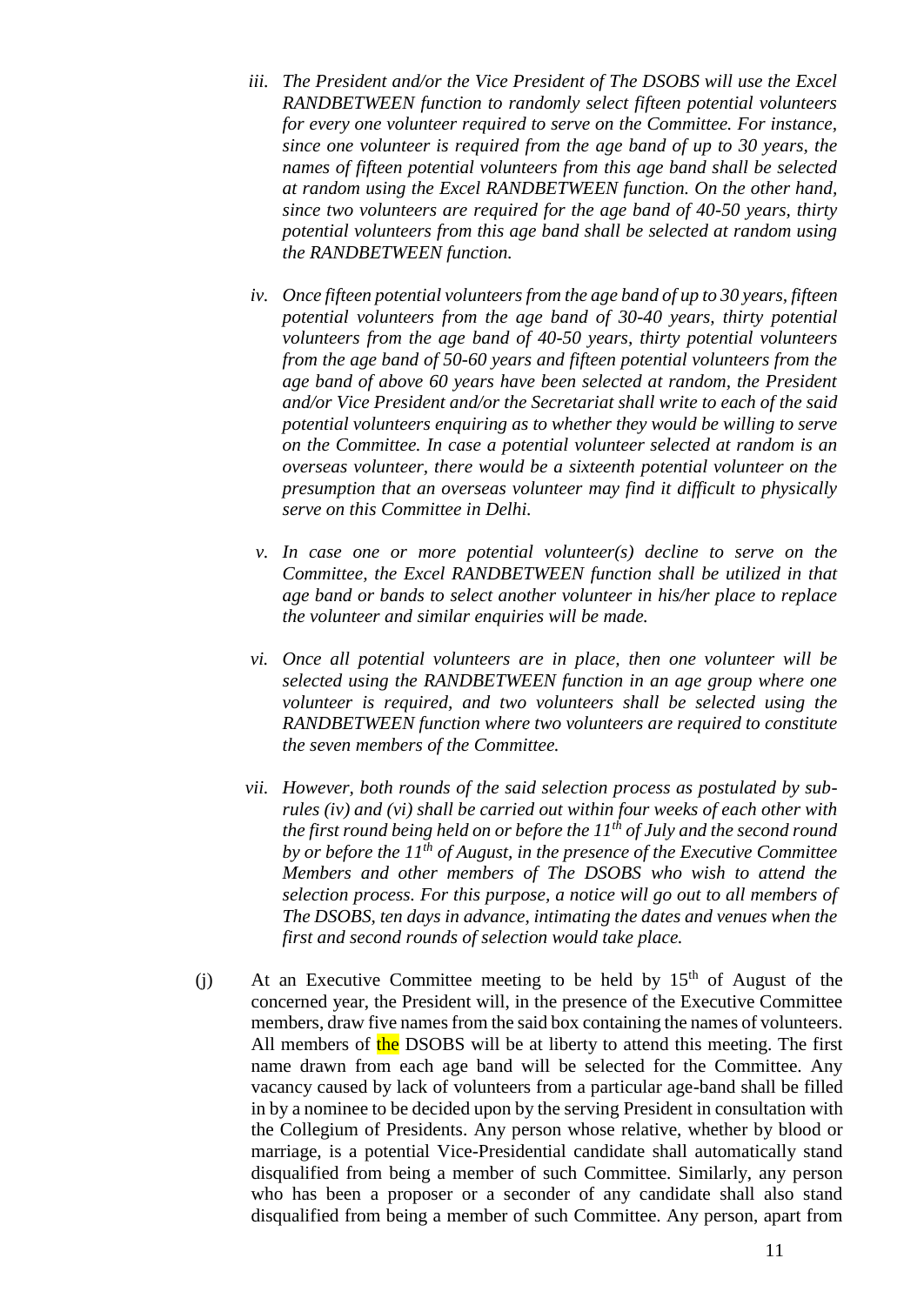the President and Vice President of the DSOBS, who has earlier been a member of this Committee shall also stand disqualified from being a member of such Committee for four years. Such Committee members shall also stand precluded from applying for the post of Vice President or Executive Committee member for a period of four years.

### *Change Recommended:*

*Any person whose relative, whether by blood or marriage, is a potential Vice-Presidential candidate shall automatically stand disqualified from being a member of such Committee. Similarly, any person who has been a proposer or a seconder of any candidate shall also stand disqualified from being a member of such Committee. Any person apart from the President and Vice President of The DSOBS who has earlier been a member of this Committee shall also stand disqualified from being a member of such Committee for four years. Such Committee members shall also stand precluded from applying for the post of Vice President or Executive Committee Member for a period of four years.*

(k) This Committee will on its constitution begin the process of examination of the details of the prospective candidates and deliberate on their suitability. During such deliberations, this Committee will be at liberty to ask any candidate or candidates for further information and/or data for further consideration as also request the candidate(s) to meet with the Committee informally to enable the Committee to understand the candidate(s) vision and suitability for the post.

### *Change Recommended:*

*This Committee will on its constitution begin the process of examination of the details of the prospective candidates and deliberate on their suitability. During such deliberations, this Committee will be at liberty to ask any candidate or candidates for further information and/or data for further consideration as also request the candidate(s) to meet with the Committee informally to enable the Committee to understand the candidate(s) vision and suitability for the post.*

### *Additional Sub-Point (l) Recommended for insertion here:*

- *(l) During all deliberations of the Executive Committee in which the next Vice President is to be decided upon and/or during review meetings of the Executive Committee, the President's nominees on the Executive Committee and the Honorary Treasurer who are not elected members but are otherwise Members of the Executive Committee and/or Office Bearers of the Society will not have a vote though they can be present for such meeting. However, any Member of the Executive Committee who is himself a Vice Presidential Candidate must recuse himself from such meeting(s) and shall neither participate in nor be present during such deliberations nor shall he vote during such decision making.*
- (l) All proceedings and deliberations of this Committee shall remain confidential. To further ensure such confidentiality, the President will select one of the members of such Committee to act as the Secretary of the Committee.

### *No Change Recommended:*

*Should the 'Additional Sub-Point (l)' above be approved, this sub-point (l) will become sub-point (m)*

(m) After such deliberations, the Committee shall by  $15<sup>th</sup>$  of September recommend one name to the Executive Committee for being placed before the House at the Annual General Meeting.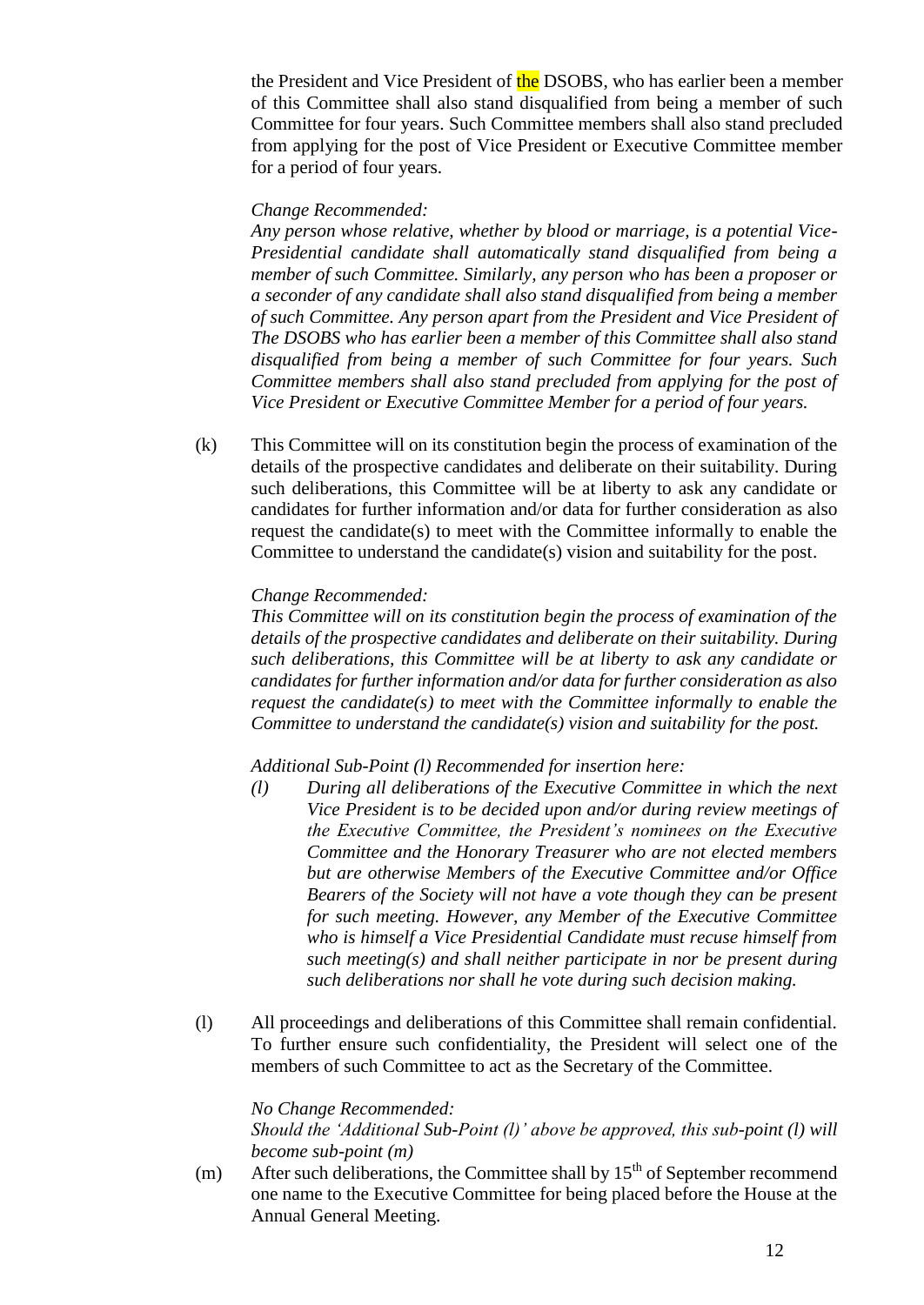*No Change Recommended: Should the 'Additional Sub-Point (l)' above be approved, this sub-point (m) will become sub-point (n)*

(n) The name recommended by this Committee to the Executive Committee shall be considered at a meeting of the Executive Committee to be convened within two weeks of  $15<sup>th</sup>$  of September and in any event by or before the  $5<sup>th</sup>$  of October of the given year. The recommendation of the Committee will be reviewed by the Executive Committee and after consideration be placed before the **house** at the Annual General Meeting for approval by the House.

*Change Recommended: 'house' to be replaced by House. Should the 'Additional Sub-Point (l)' above be approved, this sub-point (n) will become sub-point (o)*

(3) The Vice President will serve a two-year term and will subsequently (automatically) assume the position of President for two years. Both the President and the Vice President shall serve in their respective positions for two years each without the requirement for re-election for the second successive year. The term of the President and the Vice President will end on the conclusion of the Founder's weekend of the year in which their two years term of office end and not at the conclusion of the AGM of the DSOBS held during that Founder's weekend.

*Change Recommended: In the above para, 'the' is proposed to be substituted by 'The'*

(4) No person who has served as President of the DSOBS shall be entitled to ever apply again for the post of Vice President which would consequently lead him to once again becoming the President of the DSOBS.

*Recommended Change: In the above para, 'the' is proposed to be substituted by 'The'*

(5)(a) All Presidents who have served the Society ('past Presidents') shall continue to act as mentors of the Society both individually and collectively.

*Change Recommended: All Presidents who have served the Society ('past Presidents') and Chairpersons of the Board of Governors of the IPSS shall continue to act as mentors of the Society both individually and collectively.*

(b) The past or former Presidents shall collectively be referred to as the 'Collegium of Presidents'.

*Change Recommended: The past or former Presidents and Chairpersons of the Board of Governors of the IPSS shall collectively be referred to as the 'Collegium of Presidents & Chairpersons,' or the 'Collegium.'*

(c) The serving President shall, during his term, also be part of the Collegium of Presidents and will be invited to attend all meetings of the Collegium. *Change Recommended:*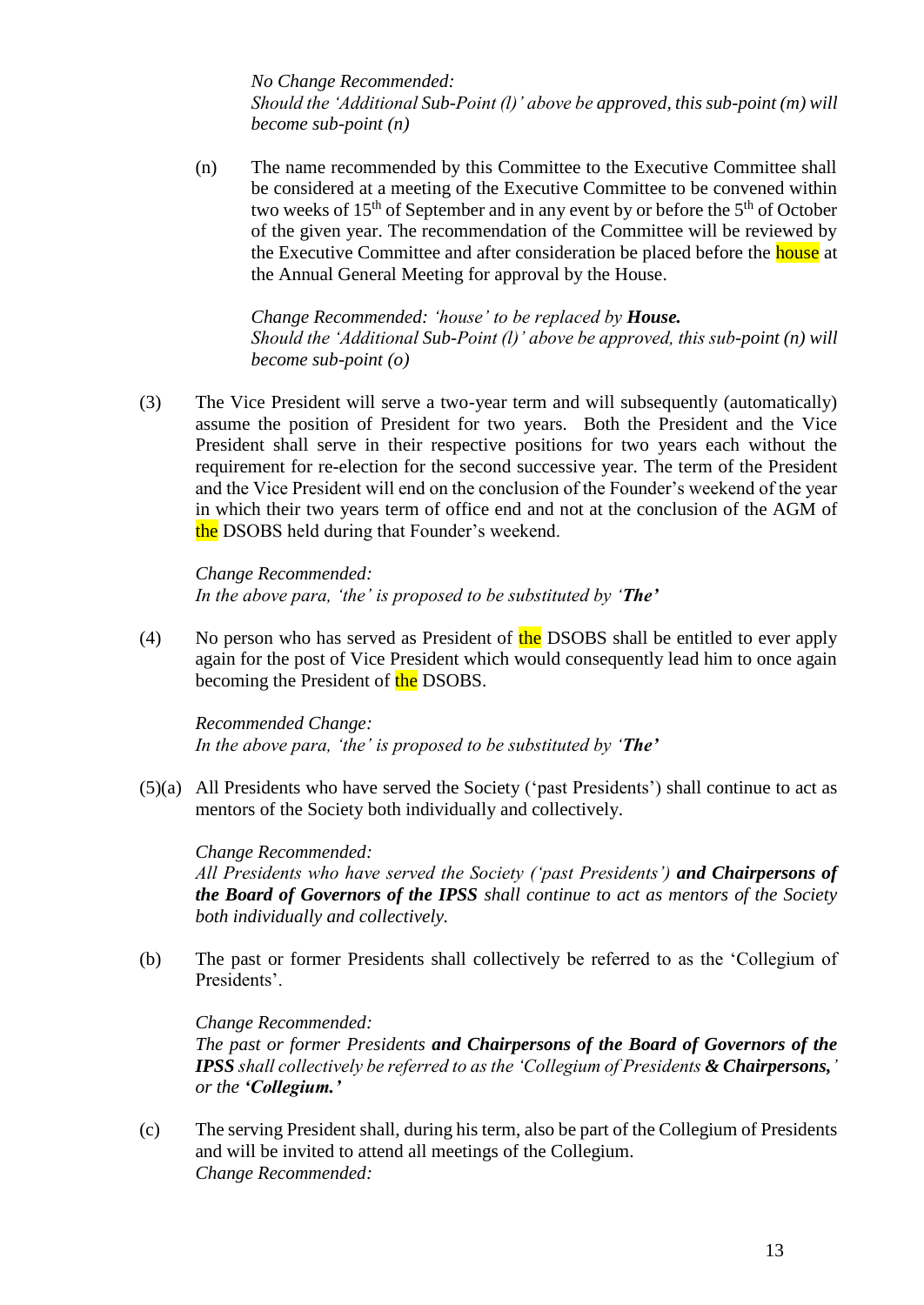*The serving President and Chairperson of the Board of Governors of the IPSS shall, during their term, also be part of the Collegium and will be invited to attend all meetings of the Collegium.*

(d) The Collegium of Presidents should also endeavour to invite the serving Chairperson and past Chairpersons of the Board of Governors to such meetings of the Collegium of Presidents.

### *Change Recommended:*

*This sub-point is recommended to be eliminated as it has been addressed in (a) & (b) above.*

(e) All members of the Collegium of Presidents shall during their life time continue to be invitees to all Executive Committee meetings of the Society.

*If the recommendation to eliminate sub-point (d) above is approved, then this sub-point (e) shall become sub-point (d)*

(f) The Society and the Secretariat shall make all facilities available to the Collegium including the facility of holding meetings at the Secretariat, assistance in communicating with the fraternity, secretarial assistance, providing them from time to time with all relevant information and documents which may be required by them to arrive at informed decisions in guiding the Society, particularly for the purposes prescribed by these Rules.

*If the recommendation to eliminate sub-point (d) above is approved, then this sub-point (f) shall become sub-point (e)*

(6)(a) The serving President or Vice President can be requested to demit office if the Collegium of Presidents feels that the person(s) concerned is/are bringing the DSOBS and/or The Doon School to disrepute and his/their continuance in office is affecting the perception, reputation and/or goodwill of the DSOBS and/or The Doon School in the public mind.

### *Change Recommended:*

- *In the above, 'the' recommended to be replaced by 'The'.*
- *- The Collegium of Presidents is recommended to be called the 'Collegium of*

 *Presidents & Chairpersons.' In short, this body may be referred to as the 'Collegium' -The serving President or Vice President can be requested to demit office if more than 50% of the Collegium feels that the person(s) concerned is/are bringing The DSOBS and/or The Doon School to disrepute and his/their continuance in office is affecting the perception, reputation and/or goodwill of The DSOBS and/or The Doon School in the public mind.*

(b) In such eventuality, the Collegium of Presidents as a body shall call upon the Vice President and the Executive Committee (if the allegations are against the President) or the President and the Executive Committee (if the allegations are against Vice-President) or the Executive Committee (if the allegations are against both the President and the Vice President), to immediately meet with the Collegium of Presidents for an emergency meeting to call upon the concerned President or Vice President or both to immediately step down from office.

*Change Recommended:*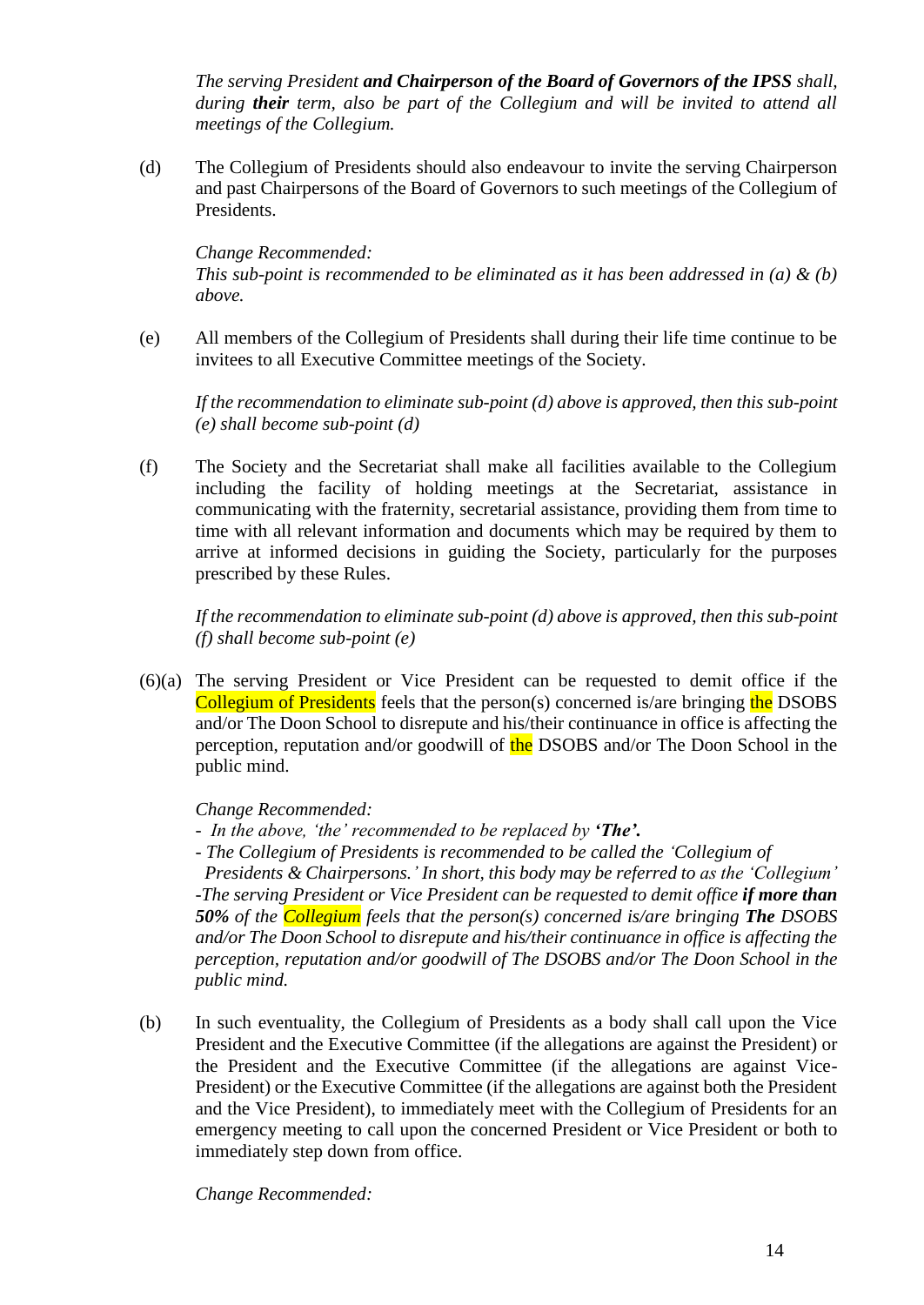*The Collegium of Presidents is recommended to be called the 'Collegium of Presidents & Chairpersons.' In short, this body may be referred to as the 'Collegium'*

(c) Pursuant to said meeting and on such request being made by the Collegium to the President or Vice President concerned, the said President or Vice President or both shall immediately demit office. *Change Recommended:*

*Pursuant to said Meeting where two-thirds of the Executive Committee is in agreement with the charge(s) made by the Collegium towards the President and/or the Vice President, or both, are concerned, the said President or Vice President or both shall immediately demit office.*

(d) The Collegium of Presidents in such eventuality can appoint a standby President or Vice President till a suitable candidate is appointed in place of the President and/or Vice President requested to demit office. In case it is the President who is asked to demit office, the Collegium of Presidents may request the serving Vice President to also act as the standby President. In case the person asked to demit office is the Vice President, the Collegium of Presidents can request the senior-most member of the Executive Committee to serve as the standby Vice President. In case both the President and Vice President are requested to demit office, then the Collegium of Presidents can either request the two senior-most Members of the Executive Committee to serve as President and Vice President or appoint such members of the Old Boy fraternity to serve as standby President and Vice President who in the opinion of the Collegium are fit to act as President and Vice President.

### *Change Recommended:*

*The Collegium of Presidents is recommended to be called the 'Collegium of Presidents & Chairpersons.' In short, this body may be referred to as the 'Collegium'*

(e) On the appointment of a standby President or Vice President or both, the Collegium will call upon the Executive Committee to convene an Special General **Body** Meeting of the Society (which SGM shall be chaired by a member of the Collegium) to inform the members of the developments including the reasons for their action and of the appointment of the standby President or Vice President or both as the case may be, so that the appointment of the said standby President/Vice President/both is/are ratified by the House till the election of the President/Vice President/both in consonance with these Rules.

*Change Recommended: To replace the term 'ratified' by 'approved.'*

## **6. EXECUTIVE COMMITTEE:**

(1) The **management of the affairs of the Society**, its investments and the power of development, payment and disbursement of its funds and properties shall vest in the Executive Committee, which will consist of the President, the Vice President and not less than ten or more than twenty other members. All members (except the President's nominees) will be elected at the Annual General Meeting. The Executive Committee will comprise of the following representatives: -

### *Changes Recommended:*

*The term 'management of the affairs of the Society' is recommended to be mentioned in bold.*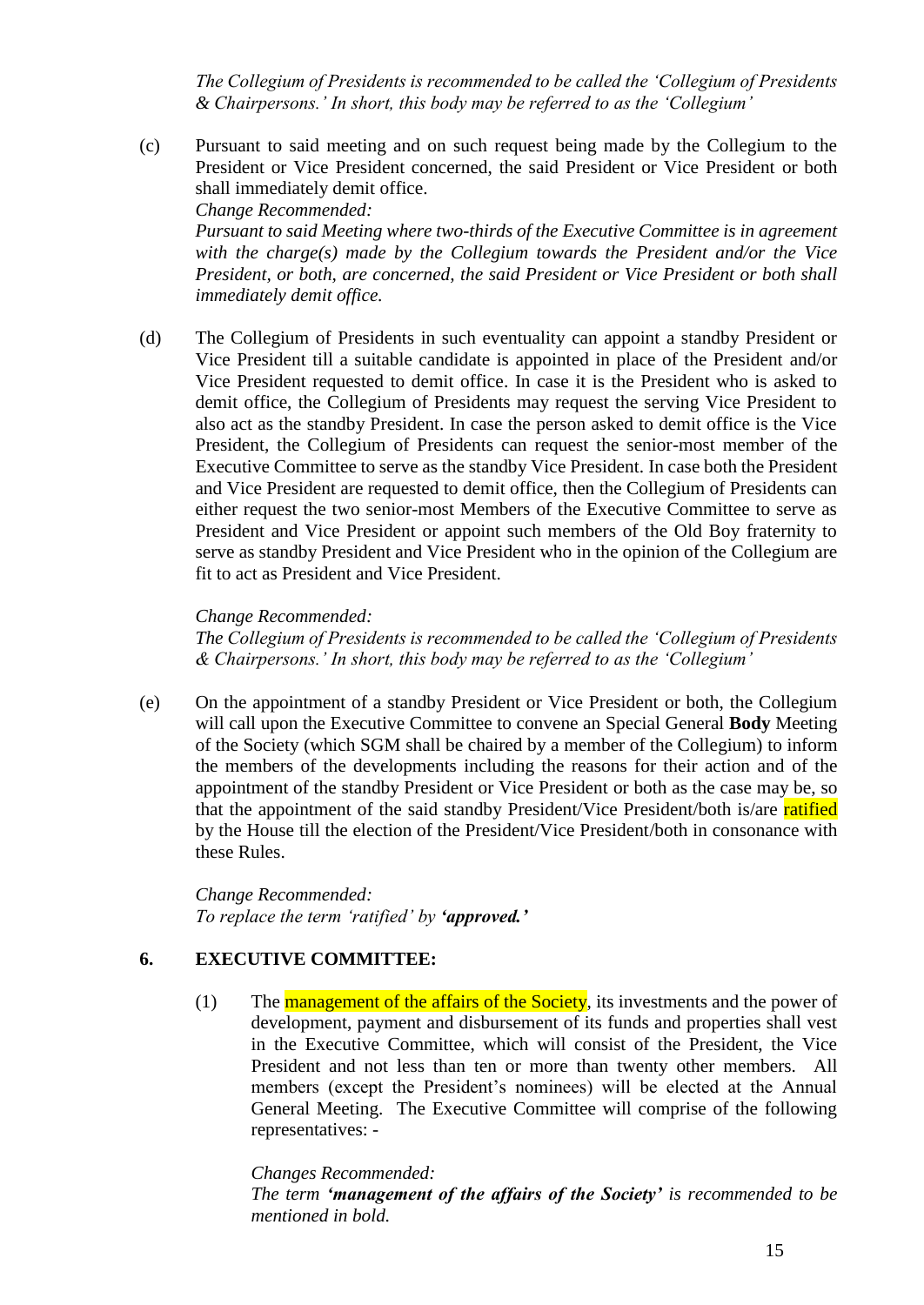*the Executive Committee, which will consist of the President, the Vice President, Treasurer and not less than ten or more than twenty other members.*

- (i) Age group 60 years and above will be represented by two members,
- (ii) Age group of 50 to 60 years will be represented by three members,
- (iii) Age group 40-50 years will be represented by four members,

*No Change Recommended in 6 (1) (i) – (iii) above:*

(iv) Age group 30-40 years will be represented by five members,

*Change Recommended: Age group 30-40 years will be represented by three members*

(v) Age group 20-30 years will be represented by one member; and

*Change Recommended: The Age group 20-30 years be referred to as Age Group up to 30 years*

(vi) In addition, each incoming President will have the option to nominate four persons as Executive Committee Members who shall not be required to be elected at the Annual General Meeting.

*No Change Recommended:*

(2) Selection of new Executive Committee Members

*Recommended Change: The term 'Selection' be replaced by 'Election.'*

(a) The process of **selection** of Executive Committee members will be initiated by the President by or before the  $31<sup>st</sup>$  of January of the year in which the vacancies are to arise.

*Change Recommended: election in place of selection*

(b) All such vacancies will be posted on the Society's website, sent out by e-mail or other means of communication and also published in the appropriate issue of the Rosebowl.

*Change Recommended: To remove the following part of the above '…and also published in the appropriate issue of the Rosebowl.'*

(c) Those individuals from amongst the DSOBS who wish to offer their candidature for being a member of the Executive Committee shall confidentially send their applications to the President of the DSOBS through any member of the DSOBS as a proposer and two other members of the DSOBS as seconders. The proposer and the seconders must be from the same age band (but not the same batch) as the candidate. The five age bands are below 30 years, 30 to 40 years, 40 to 50 years, 50 to 60 years and above 60 years. No other recommendation in favour of a prospective candidate apart from the one sent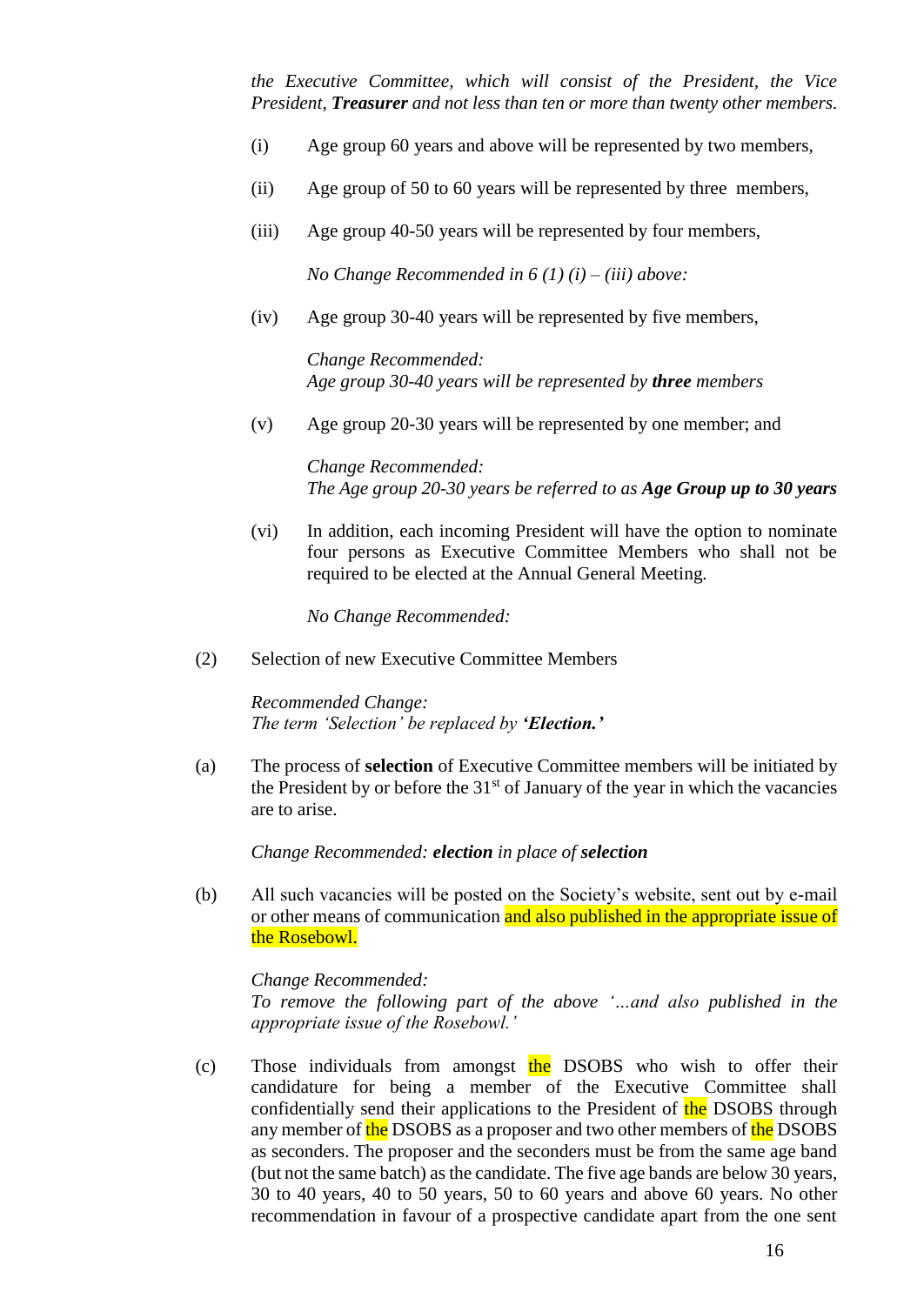by/through the proposer and seconders referred to above shall be either considered or given any weightage. The proposer or seconders cannot nominate or recommend the name of any other candidate that year.

*Change Recommended: In the above, 'the' recommended to be replaced by 'The'.*

(d) The proposer and the seconders along with their recommendations should also briefly state as to why the candidate they are recommending should be a member of the Executive Committee.

*No Change Recommended:*

- (e) The applications should be accompanied by the following:
	- (i). A brief *Curriculum Vitae.*

*No Change Recommended:*

(ii). The candidate's contributions to the Doon School and the Doon School Old Boys' Society in the past.

> *Change Recommended: In the above, 'the' recommended to be replaced by 'The'.*

(iii). The candidate's strengths and the areas in which he expects to contribute to the Doon School and the Doon School Old Boys' Society in particular, and the society at large in general.

> *Change Recommended: In the above, 'the' recommended to be replaced by 'The'.*

(iv). What the candidate proposes or expects to achieve in four years should he be selected as a member of the Executive Committee.

*No Change Recommended:*

(v). The Batch or Class to which the candidate belongs.

*No Change Recommended:*

- (f) All applications shall be received by  $30<sup>th</sup>$  June of the concerned year.
- (g) On receiving all such applications by  $30<sup>th</sup>$  June of the concerned year, the President shall constitute a Committee to examine the applications and deliberate thereupon with the objective of arriving at a consensus and recommend the name(s) of one or more candidates as vacancies permit for the Executive Committee to place before the **house** for approval at the Annual General Meeting. During this process of selection, the Committee may also request the candidate(s) to meet with this Committee informally to enable it to understand the candidate(s) vision and suitability for the post.

*Changes Recommended: House in place of 'house' above and election in place of selection above*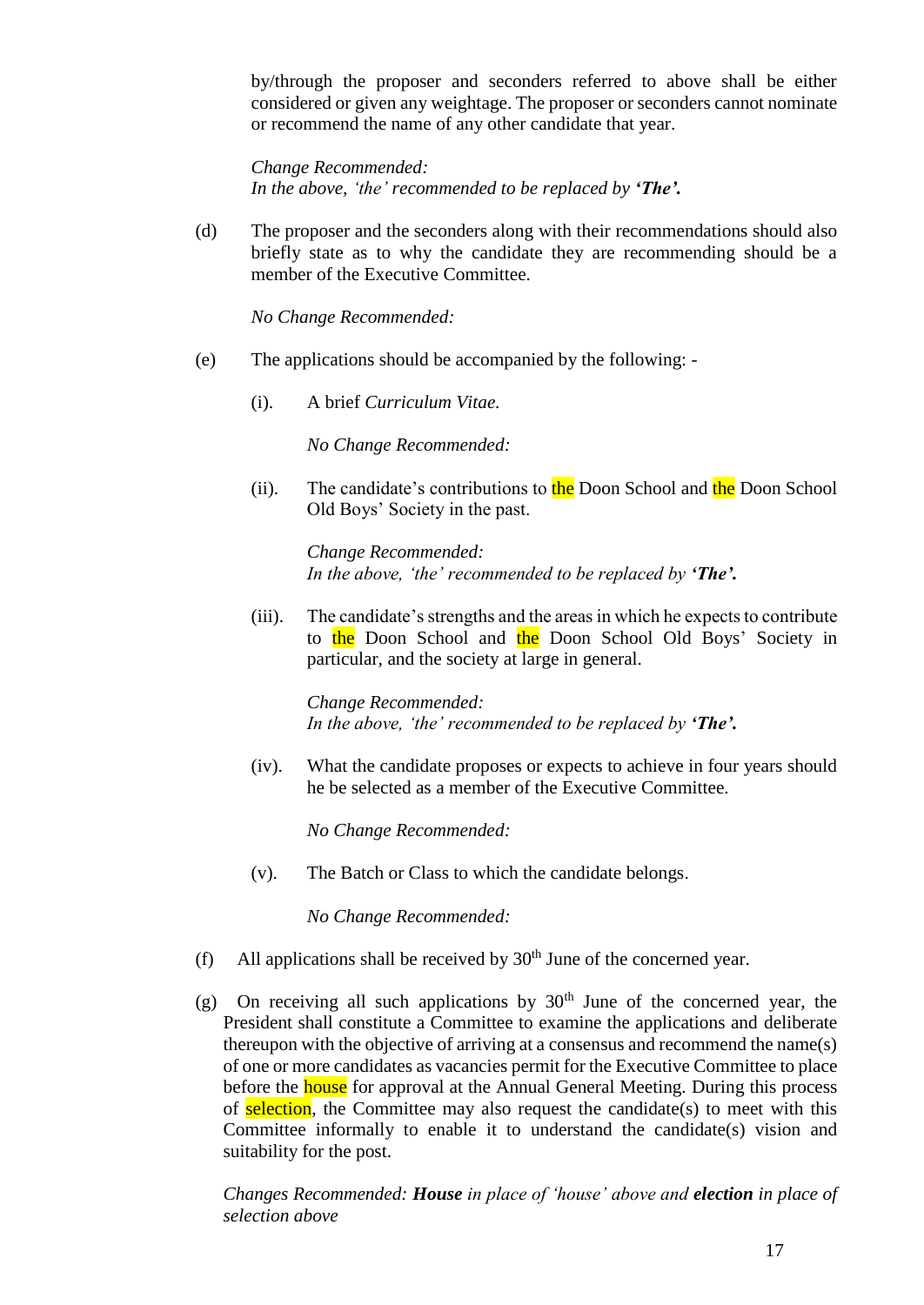(h) The President shall constitute this Committee by  $15<sup>th</sup>$  August of the year in which the vacancy or vacancies arise.

*No Change Recommended in 6 (2) (f) & (h):*

(i) This Committee shall comprise of the President and the Vice President of the DSOBS and two members of the Executive Committee as decided by the Executive Committee. The said two Executive Committee members shall be ineligible to apply for the post of Vice President for a period of four years thereafter. The Collegium of Presidents will also be requested by the serving President to nominate the immediate past President and two other members to this Committee. Apart from these seven members of this Committee, six others will be chosen from the five age bands referred to in Rule  $6(2)(c)$  above. One (1) volunteer will be chosen from the age band of below 30 years, one (1) from the age band of 30 to 40 years, two (2) from the age band of 40 to 50 years, one (1) from the age band of 50 to 60 years and one (1) from the age band of above 60 years. Requests for such volunteers will be posted on the Society's website, sent by e-mail or other means of communication as also published in the appropriate issue of the Rosebowl by the last date of February of the year in which the vacancies arise.

### *Change Recommended:*

*This Committee shall comprise of the President and the Vice President of The DSOBS and two members of the Executive Committee as decided by the Executive Committee. The Collegium will also be requested by the serving President to nominate two members to this Committee. Apart from these six members of this Committee, six others will be chosen from the five age bands referred to in Rule 6(2)(c) above. One (1) volunteer will be chosen from the age band of below 30 years, one (1) from the age band of 30 to 40 years, two (2) from the age band of 40 to 50 years, one (1) from the age band of 50 to 60 years and one (1) from the age band of above 60 years. Since the total number of members of this Committee is an even number, i.e. twelve, in case of a tie in voting, the Vice President of The DSOBS shall have the casting vote.*

(i) The names of such volunteers shall be received by  $30<sup>th</sup>$  of June and placed in a sealed box. All applications by volunteers to serve on this committee shall be in writing and sent in electronic form, via email to the President's official email id (which is currentl[y president@dsobs.net](mailto:president@dsobs.net) but may subsequently change) and copied to the Secretary's official email id (which is currently [secretary@dsobs.net](mailto:secretary@dsobs.net) but may subsequently change). Any application sent to any other address apart from the President's and/or Secretary's official email address shall be treated as an invalid application. Only, in case, the applicant does not have an email id then the application shall be sent in writing to the President at the Secretariat address and not to the residential address of the President. In such cases, the applicant must also declare in this application that he does not have a valid email id. If sent by Registered Post, Courier, hand-delivery or other means (apart from electronic form), the application should be duly signed by the applicant. All such applications sent by email must be from the applicant's own email address. All applications whether in print or electronic formshall clearly state the name of the applicant, his School number, House, year of passing, telephone numbers, both mobile &landline, postal address and e-mail address. On receipt of such applications but before being placed in a sealed box, the President/Vice President/Secretariat of the DSOBS shall scrutinize as to whether the applications were received by the due date, and whether the applicant has himself bonafide volunteered to serve on the committee and that the application has been received by the due date, shall place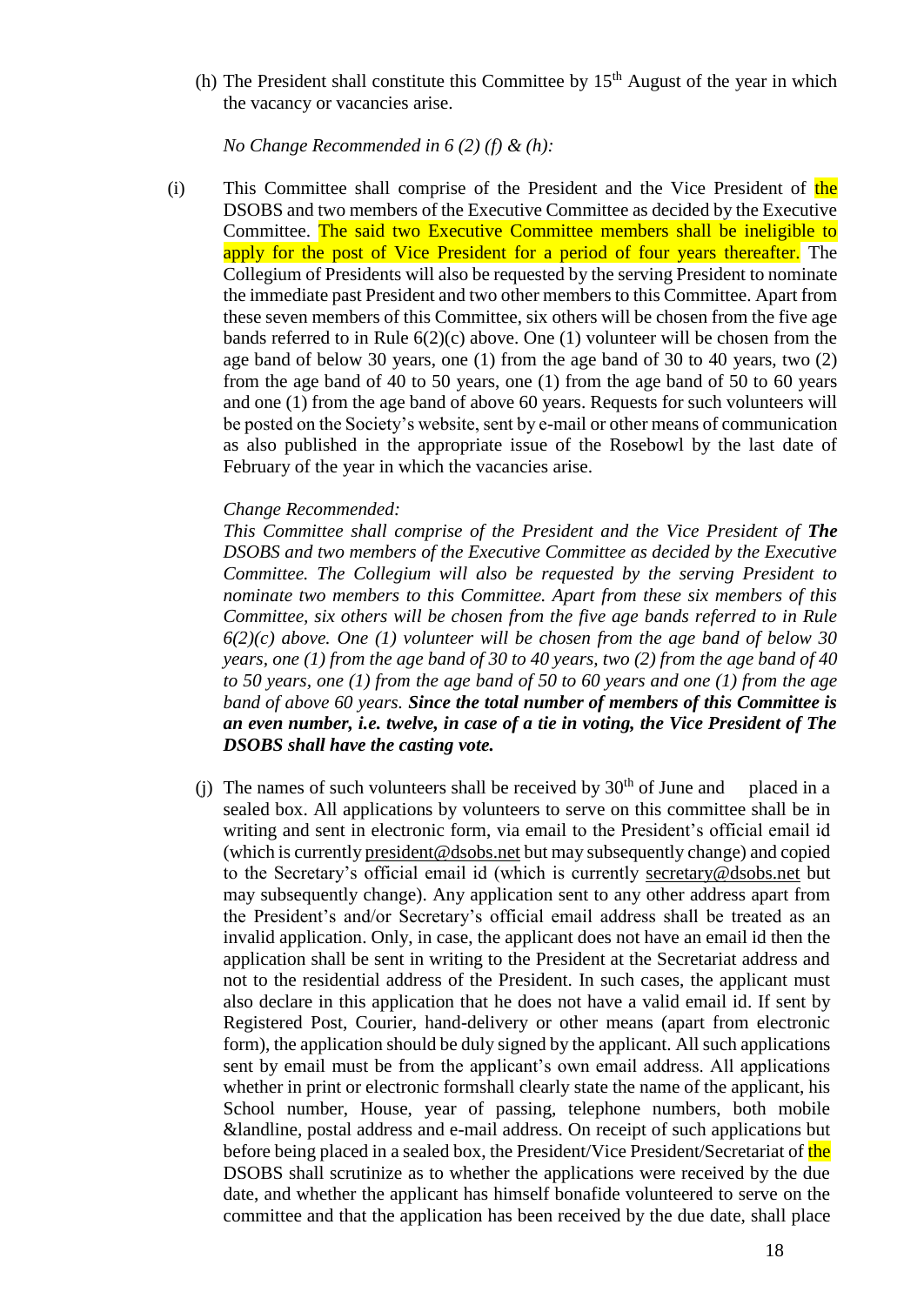the name of such volunteer in the sealed box referred to above. Defective or incomplete application(s) or application(s) considered not to have been made bonafide by the applicant, shall not be placed in the box. The President/Vice-President/Secretariat shall have sole discretion in this regard which shall be final.

#### *Change Recommended:*

*The six volunteers to serve on this Committee, from the aforesaid five age bands of The DSOBS members, shall be selected as follows.*

- *(i) The DSOBS database shall be utilized for the purpose of selecting such volunteers with each member being tagged with their batch year and date, month and year of birth. This database will be kept updated through The DSOBS website.*
- *(ii) This database shall be exported into Excel and used to create the aforesaid five age bands based on the date, month and year of birth of a member.*
- *(iii) The President and/or the Vice President of The DSOBS will use the Excel RANDBETWEEN function to randomly select fifteen potential volunteers for every one volunteer required to serve on the Committee. For instance, since one volunteer is required from the age band of below 30 years, the names of fifteen potential volunteers from this age band shall be selected at random using the Excel RANDBETWEEN function. On the other hand, since two volunteers are required for the age band of 40-50 years, thirty potential volunteers from this age band, shall be selected at random using the RANDBETWEEN function.*
- *(iv) Once fifteen potential volunteers from the age band of up to 30 years, fifteen potential volunteers from the age band of 30-40 years, thirty potential volunteers from the age band of 40-50 years, thirty potential volunteers from the age band of 50-60 years and fifteen potential volunteers from the age band of above 60 years have been selected at random, the President and/or Vice President and/or the Secretariat shall write to each of the said potential volunteers enquiring as to whether they would be willing to serve on the Committee. In case a potential volunteer selected at random is an overseas volunteer, there would be a sixteenth potential volunteer on the presumption that an overseas volunteer may find it difficult to physically serve on this Committee in Delhi.*
- *(v) In case one or more potential volunteer(s) decline to serve on the Committee, the Excel RANDBETWEEN function shall be utilized in that age band or bands to select another volunteer in his/her place to replace the volunteer and similar enquiries will be made.*
- *(vi) Once all potential volunteers are in place, then one volunteer will be selected using the RANDBETWEEN function in an age group where one volunteer is required, and two volunteers shall be selected using the RANDBETWEEN function where two volunteers are required to constitute the seven members of the Committee.*
- *(vii) However, both rounds of the said selection process as postulated by subrules (iv) and (vi) shall be carried out within four weeks of each other*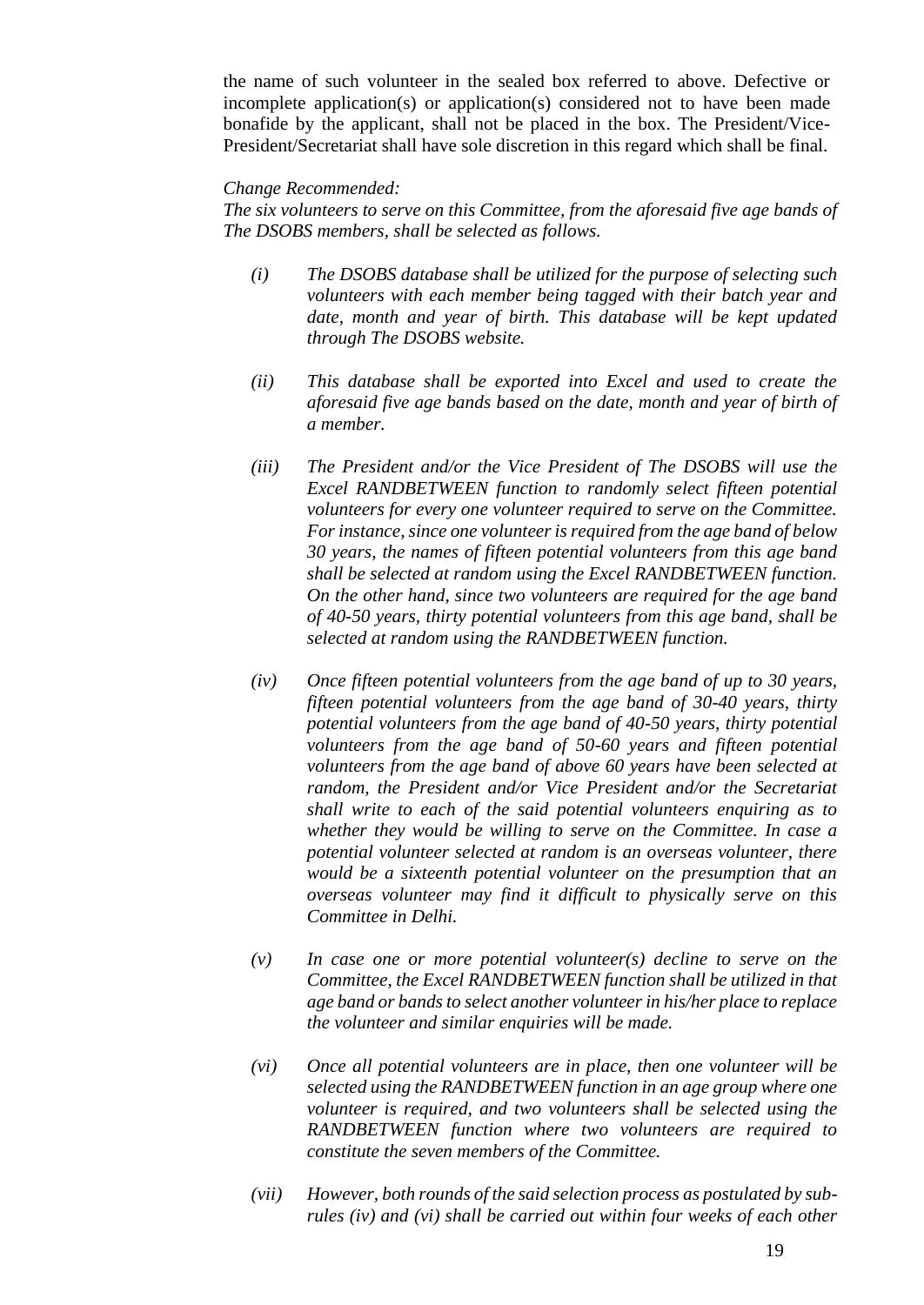*with the first round being held on or before the 11th of July and the second round by or before the 11th of August, in the presence of the Executive Committee Members and other members of The DSOBS who wish to attend the selection process. For this purpose, a notice will go out to all members, two weeks in advance, intimating the dates and venues when the first and second rounds of selection would take place.*

(k) At an Executive Committee **meeting** to be held by  $15<sup>th</sup>$  August of the concerned year, the President will, in the presence of the Executive Committee members, draw six names from the box containing the names of volunteers. All members of the DSOBS will also be free to attend such meeting. The first name(s) drawn from the age bands of below 30 years, 30 to 40 years, 50 to 60 years and above 60 years shall be selected for the Committee. Similarly, the first two names drawn from the age group of 40 to 50 years shall be selected for this Committee. Any vacancy caused by lack of volunteers from a particular age-band shall be filled in by a nominee to be appointed by the serving President in consultation with the Executive Committee. If this Committee is one of even numbers e.g. ten (10) or eight (8) etc., the President of the DSOBS shall have the casting vote in case of a deadlock. Any person whose relative, whether by blood or marriage, is a potential Executive Committee candidate shall automatically stand disqualified from being a member of such Committee. Similarly, any person who has been a proposer or a seconder of any candidate shall also stand disqualified from being a member of such Committee. Any person, apart from the President and Vice President of the DSOBS, who has earlier been a member of this Committee shall also stands disqualified from being a member of such Committee for four years. Additionally, the said six Committee members shall be ineligible to apply for membership to the Executive Committee or for the post of Vice President for the next two years.

#### *Change Recommended:*

*Any person whose relative, whether by blood or marriage, is a potential Executive Committee candidate shall automatically stand disqualified from being a member of such Committee. Similarly, any person who has been a proposer or a seconder of any candidate shall also stand disqualified from being a member of such Committee. Any person, apart from the President and Vice President of The DSOBS, who has earlier been a member of this Committee shall also stand disqualified from being a member of such Committee for four years. Additionally, the said six Committee members shall be ineligible to apply for membership to the Executive Committee or for the post of Vice President for the next two years.*

(l) The recommendation of the Committee will be reviewed by the Executive Committee and shall after consideration be placed before the House at the Annual General Meeting.

### *Change Recommended:*

*During all deliberations of the Executive Committee in which future Executive Committee Members are to be decided upon and/or during review meetings of the Executive Committee, the President's Nominees on the Executive Committee and the Honorary Treasurer who are not elected members but are otherwise Members of the Executive Committee and/or Office Bearers of the Society will not have a vote though they can be present for such meeting.* 

*It is proposed to add Point 6.2(m): -*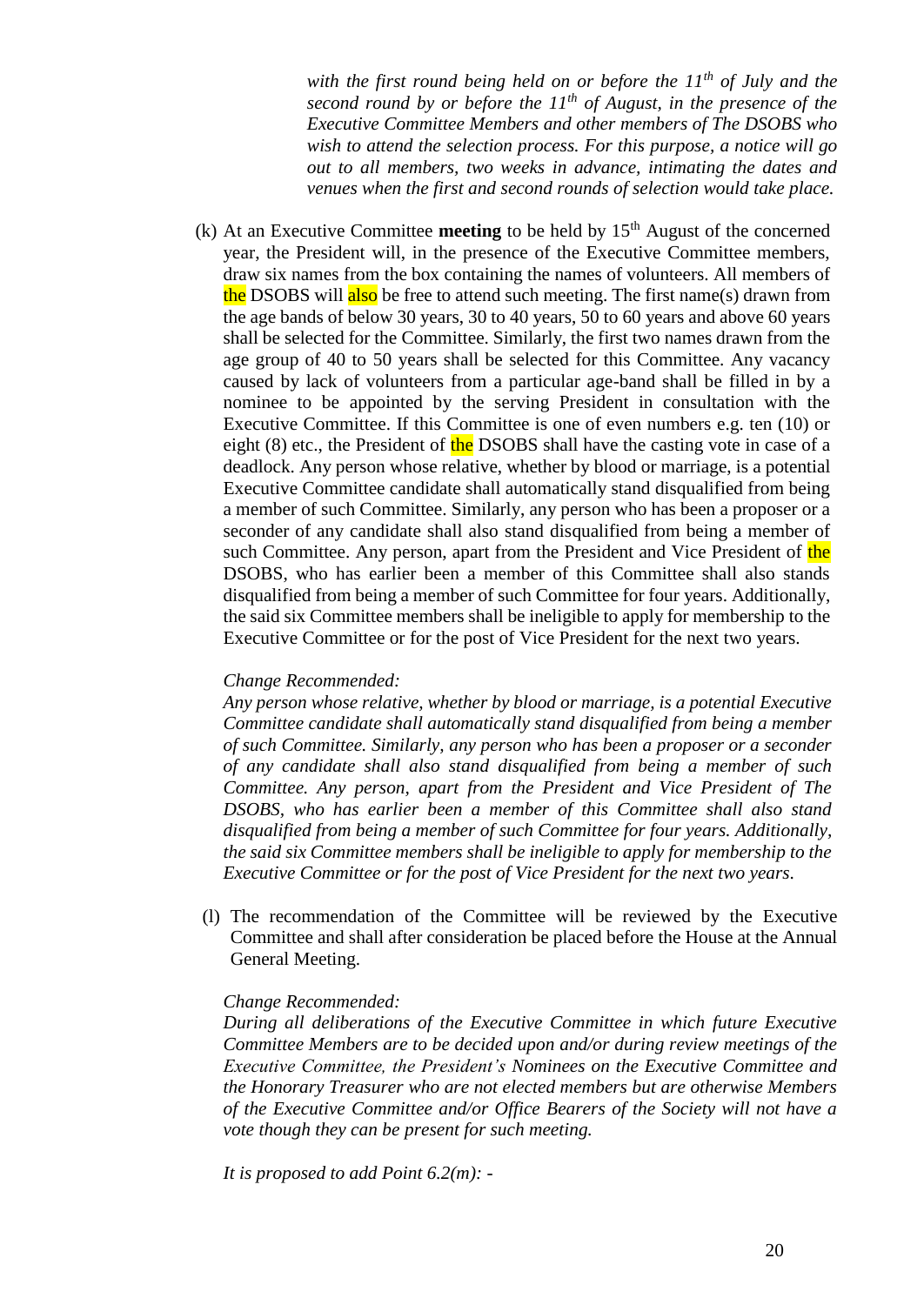*(m) The recommendation of the Committee will be reviewed by the Executive Committee and shall after consideration be placed before the House at the Annual General Meeting for approval by the House.*

- (3) No person who has been an Executive Committee member within a period of eight years before the vacancy arises (unless the person was a President's nominee) shall be eligible to again apply for being a member of the Executive Committee.
- (4) Vacancies among officers or the Members of the Committee occasioned by death, retirement or refusal to serve shall be filled up in the same manner as prescribed by Rule 6(2) above.

*Change Recommended:*

*Vacancies among Members of the Executive Committee occasioned by death, insolvency, criminal conviction, insanity, retirement or refusal to serve shall be filled up by the President. The President will select a member from the same age band as that of such member. (Also refer Rule 11)*

 (5) The business of the Society may be transacted by correspondence. *No Change Recommended in 6 (3) & (5):*

### **7. TERM OF AN EXECUTIVE COMMITTEE MEMBER***:*

The term of every Executive Committee member shall be for a maximum of four consecutive years. Every Executive Committee member shall in the first instance serve for a term of two years but shall be eligible for re-election for another term of two years*,*  to serve a combined maximum consecutive term of four years.

*No Change Recommended:*

#### **8. POWERS AND RESPONSIBILITIES OF THE EXECUTIVE COMMITTEE:**

- (a) To manage the funds under its control and apply its income for attaining the objects of the Society.
- (b) To constitute separate sub-committees by whatever names called, for the management of the funds under the control of the Society, and for any other purpose as may be considered necessary.
- (c) To accept on behalf of the Society, bequests, donations, grants and transfer of properties from the public, Societies or institutions for attaining the objects of the Society.
- (d) To enter into, vary, carry out, confirm and cancel contracts on behalf of the Society.
- (e) To appoint a Secretary and/or Joint Secretary and/or Assistant Secretary and/or Treasurer.
- (f) To invest any money belonging to the Society, with such banks and other institutions as it may think fit from time to time, and to authorise the President, Vice President and Secretary/Joint Secretary/Assistant Secretary/Treasurer to jointly operate such accounts under the joint signatures of either the President & Vice President or President & Secretary or Vice President & Secretary i.e. the joint signatures of any two of these three office bearers.
- (g) To keep proper accounts of the Society and to have the same audited by a Chartered Accountant or by a firm of Chartered Accountants, duly appointed by the General Body. The financial year of the Society will be 1st April to 31st March.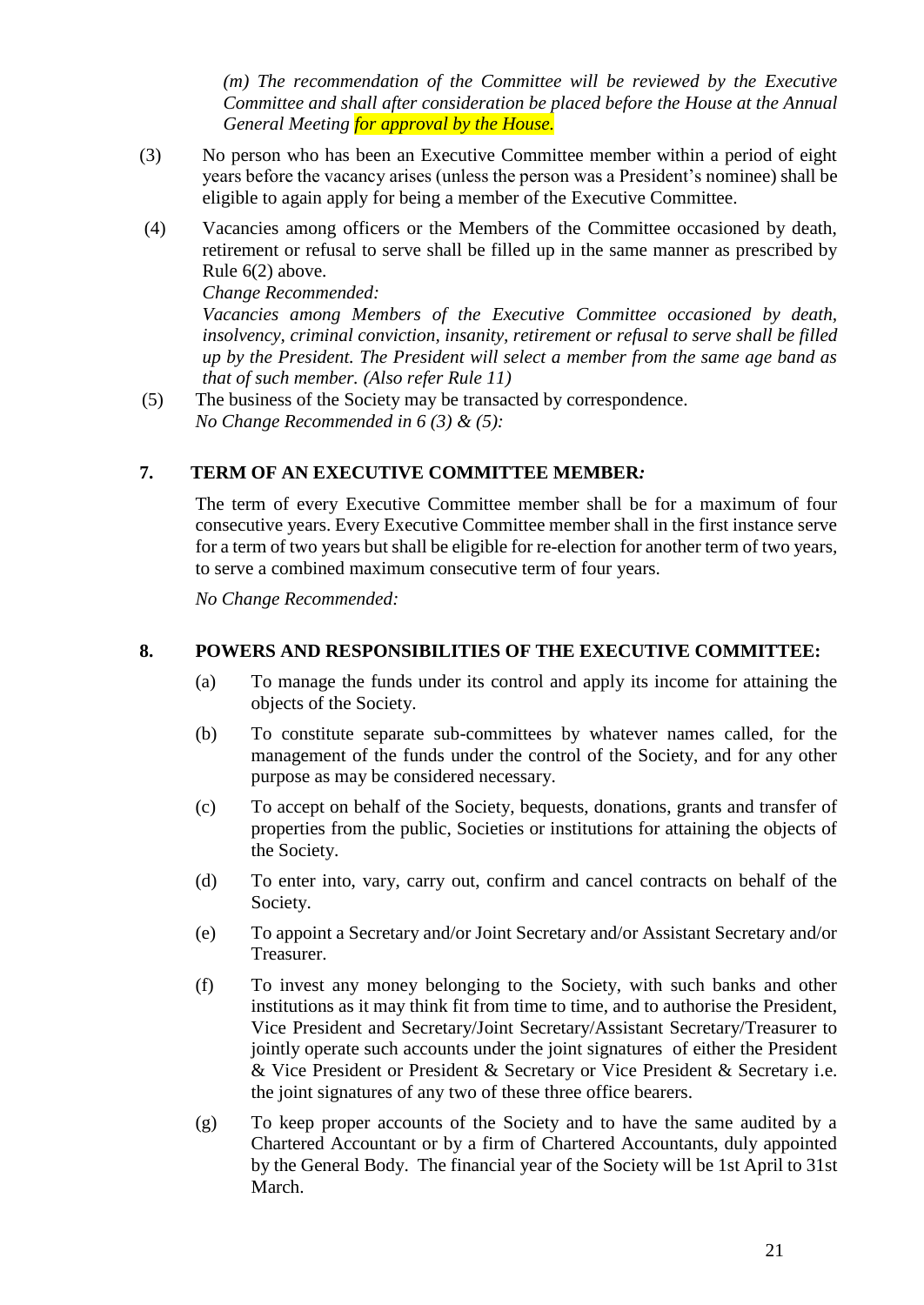- (h) To delegate its powers wholly or partially in matters of appointments or dismissal of the staff, legal proceedings and such other matters of daily routine to any of its members or committees constituted for the control of the Society or to any sub-committees.
- (i) To fill up any casual vacancy in the Executive Committee that may arise at any time, but only for the remaining life of the said Executive Committee.

*Change Recommended:*

*To fill up any casual vacancy in the Executive Committee that may arise at any time, refer Rule 6(4) above, but only for the remaining term of the said Executive Committee member.*

- (j) To determine all questions of general policy.
- (k) To make recommendations for framing further rules and regulations for the proper management of the Society and to recommend changes therein for the approval of the General Body.
- (l) To exercise such powers and perform such duties as may be necessary for the furtherance or execution of the objects set out in the Memorandum of Association.

*No Change Recommended in 8 (a)–(h) and (j)–(l):*

# **9. OFFICE BEARERS:**

The Executive Committee may delegate specific responsibilities to individual members of the Society as may be found necessary from time to time.

*No Change Recommended:*

# **10. DUTIES OF OFFICE BEARERS:**

## **(a) President:**

- (i) To preside over all meetings and to exercise general control and supervision over all the affairs of the Society
- (ii) He shall be entitled to vote, and in case of a tie, he shall have a casting vote.

*Change Recommended:*

*He shall be entitled to vote, and in case of a tie, he shall have a casting vote. This does not include a tie in case of election of Vice President and/or Executive Committee members. In case of a tie in votes for such election, Rules 5 & 6 respectively, shall apply.*

(iii) In the absence of the President the Vice President will preside and in the absence of both the President and the Vice President a chairman for that meeting will be selected from amongst the Executive Committee Members by general consensus.

## **(b) Vice President:**

The Vice President will assist the President and in the absence of the President he will act on his behalf.

## **(c) Secretary/Joint Secretary/Assistant Secretary**:

(i) To keep and preserve records and conduct all correspondence relating to the Society.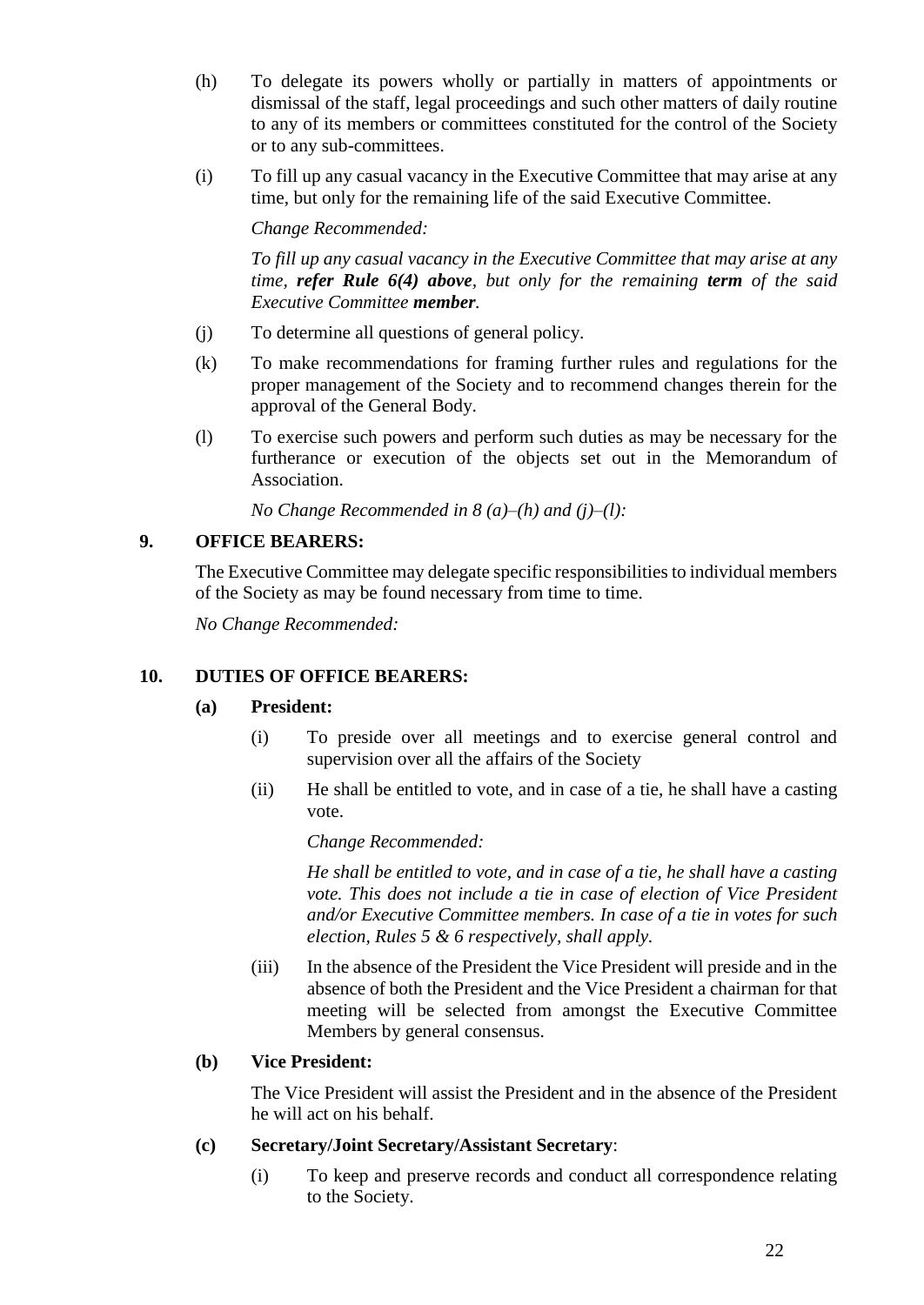- (ii) To maintain all records of the proceedings of the General Body and the Executive Committee.
- (iii) To execute and implement decisions and resolutions of the Executive Committee and General Body, subject to the overall control and direction of the Executive Committee.
- (iv) To exercise powers of appointment, removal, dismissal discharge, leave arrangements, suspension, increments, demotion, promotion of the staff of the Society as directed by the Executive Committee.
- (v) To represent the Society in all legal proceedings whatsoever if no other person is specifically delegated by the Executive Committee for the purpose.

#### **(d) Treasurer:**

- (i) To chair the Treasury & Audit Committee which Committee will comprise of members of the Society.
- (ii) To oversee the work of this Committee regarding finance, risk and compliance processes of the Society.
- (iii) To review all risk management policies and assessment of risk along with implementation of the actions planned to manage risk.

*No Change Recommended in 10(d)(i)-(iii):*

(iv) To chair the Bursary Committee which shall comprise of members of the Executive Committee.

*Change Recommended:*

 *To be a member of the Bursary Sub-Committee, chaired by the President, which shall comprise of members of the Executive Committee.*

- (v) To oversee the work of this Committee in framing policies regarding the bursary corpus, grant/disbursement of bursaries/scholarships and advise the said Committee in its year to year implementation.
- (vi) To guide the Executive Committee insofar as Rule 8(f)  $\&$  (g) are concerned relating to investments of monies of the Society, dealing with banks and other institutions, maintenance of proper accounts of the Society, etc.

*Change Recommended:*

*To guide the Executive Committee insofar as Rule 8(f) & (g) are concerned relating to investments of monies of the Society, dealing with banks and other institutions, maintenance of proper books of account of the Society, ensure that all statutory and legal compliances are adhered to, etc.*

- (vii) To guide the Society in respect of the requirements of Rule 15 relating to funds and finances.
- (viii) To recommend appointments and/or removal of statutory and/or internal auditor and fix their remuneration.
- (viii) To periodically review the structure and quantum of compensation to be paid to the office bearers and staff of the Society and advise the Executive Committee in this regard.

*No Change Recommended in 10(d)(v)&(vii)-(ix):*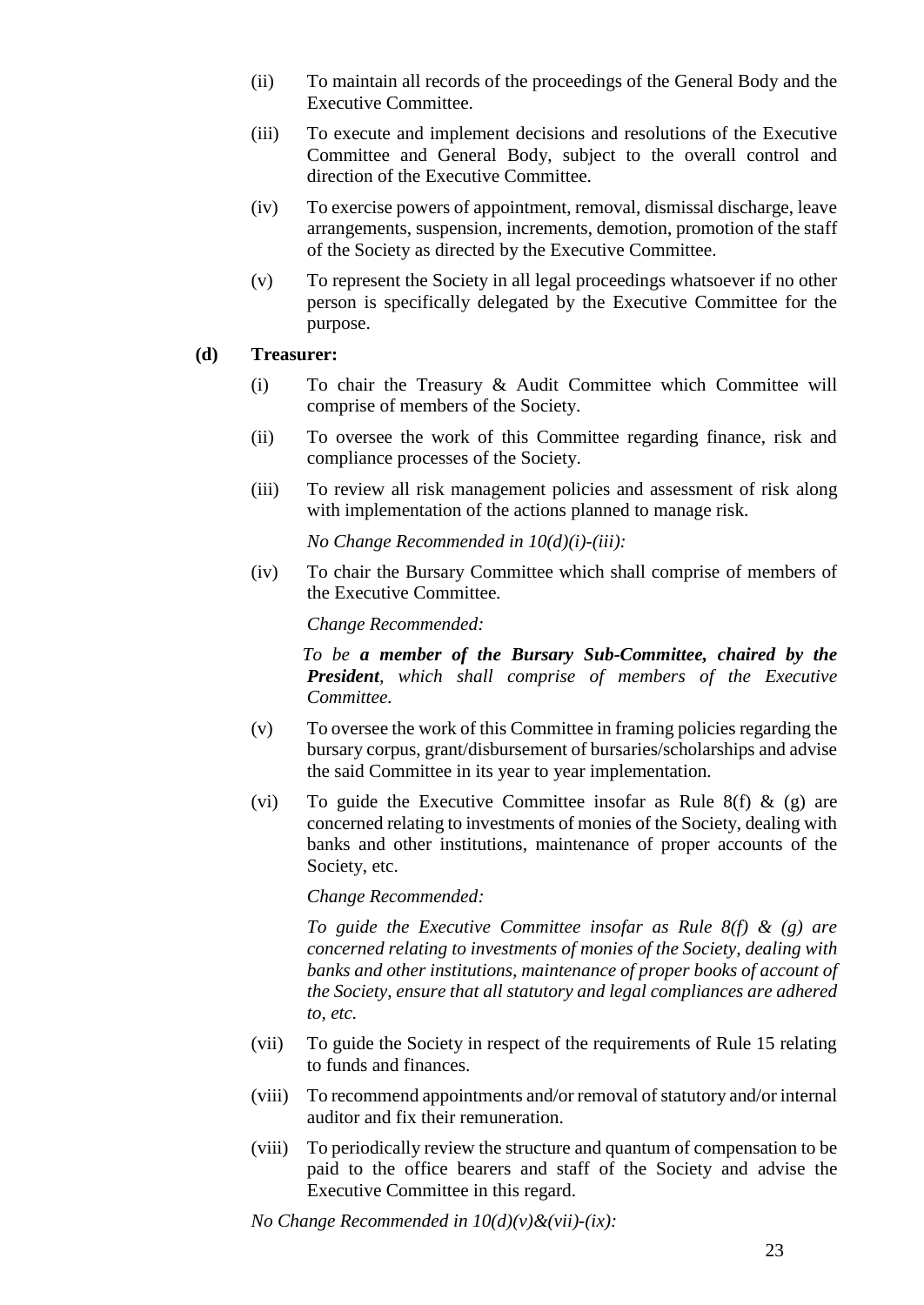### **11. CEASING TO BE A MEMBER OF THE EXECUTIVE COMMITTEE:**

A person shall cease to be a member of the Executive Committee if

- (a) He resigns from the Committee; or
- (b) He ceases to be a member of the Society; or
- (c) He is removed by the General Body; or

*No Change Recommended in (a)–(c) above:*

(d) He absents himself from three consecutive meetings of the Executive Committee without seeking leave of absence; or

*Change Recommended:*

*He absents himself from four consecutive meetings of the Executive Committee, or*

- (e) He is declared insane, insolvent or bankrupt; or
- (f) He is convicted of an offence involving moral turpitude by a Court of law.

*No Change Recommended in (e) & (f):*

## **12. MEETINGS OF THE EXECUTIVE COMMITTEE:**

- (a) The Executive committee shall meet at least four times in each year.
- (b) The Secretary shall, ordinarily, circulate amongst the members a notice of each meeting of the Executive Committee at least seven days before the date fixed for each meeting, together with an agenda for such meeting.
- (c) In case of an emergency, the President may direct a meeting to be called by a shorter notice.
- (d) If requisitioned in writing, by at least three members of the Executive Committee, the President may direct a meeting to be called for a specific purpose.
- (e) Any resolution, circulated to all members of the Executive committee, (then present in India) and to which the assent of at least two-thirds of their members is recorded in writing, shall be considered as valid and effectual, as if it was passed at a regular meeting of the Committee.

*No Change Recommended:*

## **13. QUORUM FOR MEETINGS:**

- (a) The quorum for a meeting of the Executive Committee shall be five (5) members. If a quorum is not complete within half an hour of the time of the meeting, the meeting shall be adjourned to any other convenient day and time decided upon. No other agenda except that for the adjourned meeting will be taken up at such meeting.
- (b) A requisitioned meeting of the Executive Committee or of the General Body shall be dissolved, if a quorum is not attained, and a fresh requisition shall be essential for the next meeting.

*No Change Recommended in (a) & (b):*

(c) A quorum for the Annual General Meeting and Special General Body Meeting shall be thirty-five (35) and **twenty-five (25)** respectively.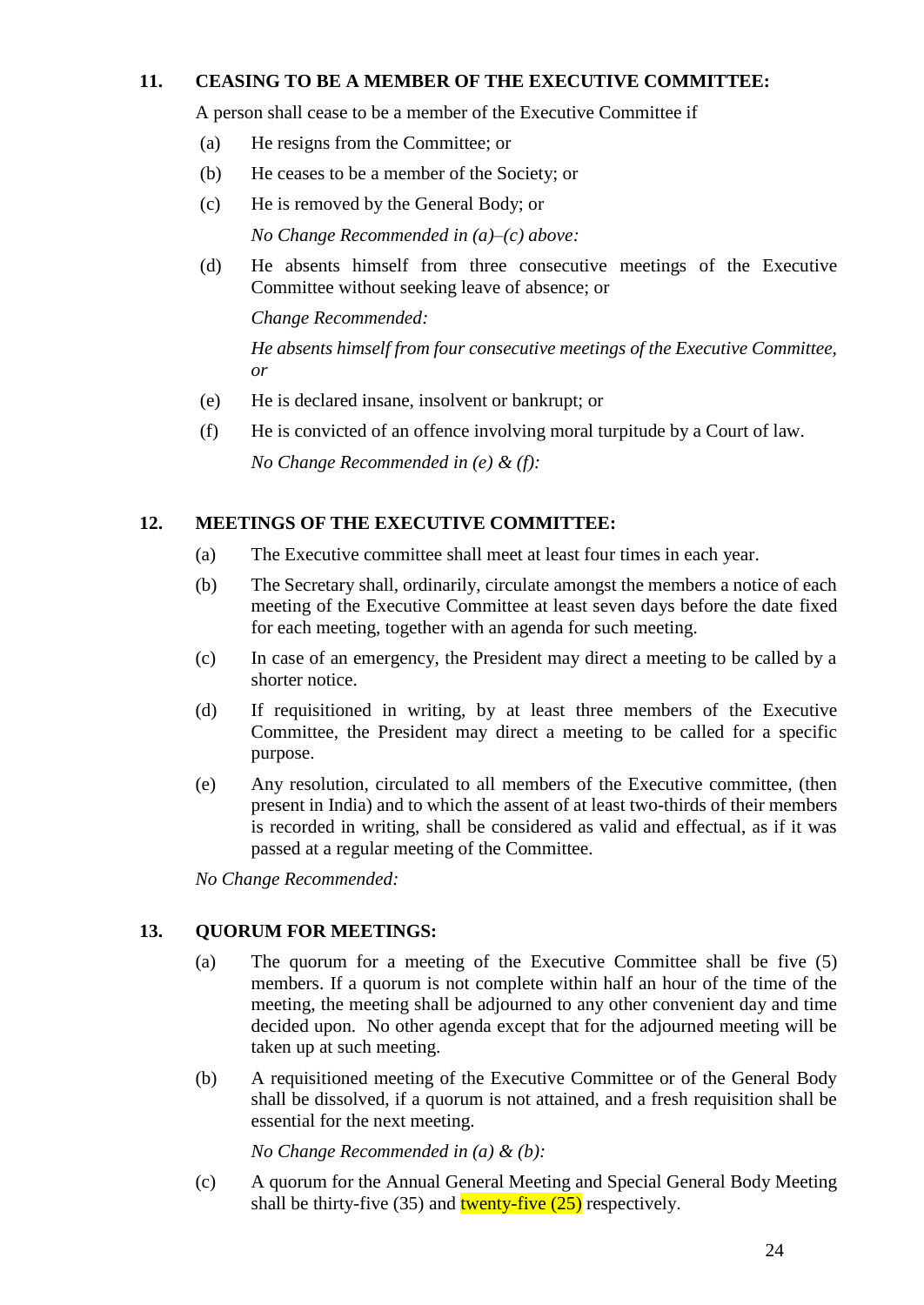*Change Recommended:*

### *the quorum for Special General Body Meeting shall be 100 members*

### **14. MINUTES BOOK:**

The Executive Committee shall record all the proceedings in a Minute Book, specially mentioning:

- (a) The name of members present at each meeting:
- (b) All decisions taken by the Executive Committee:
- (c) All resolutions and proceedings of the General Body and the Executive Committee meetings:
- (d) All appointments and dismissal of staff and the appointment of sub-committees for any specified purpose:
- (e) Minutes of every meeting shall be signed by the President and the Secretary.

*No Change Recommended:*

### **15. FUNDS AND FINANCES:**

- (a) The income of the Society from its properties whenever derived shall be applied solely towards the promotion of the objects of the Society. No portion thereof shall be paid or transferred directly or indirectly by way of bonus or otherwise to the persons who at any time are or have been members of the Society or to any of them or any person claiming through any of them, provided that nothing herein contained shall prevent the payment in good faith, or remuneration to any of its employees or to any members of the Society.
- (b) All deed of transfer, lease, and other documents relating to immoveable property shall be in the name of the Society and shall be signed jointly by any two out of the President, Vice President, Secretary and Treasurer of the Society.
- (c) The books of accounts and other records of the Society shall be kept at the registered office of the Society, or at such other place as the Executive Committee may decide from time to time and shall be open for inspection by any member of the Executive Committee during office hours.
- (d) No member or members of the Executive Committee shall be answerable for any loss during arising from the administration or application of Society's funds or sums of money or fees or any damage to or deterioration of the said Society's property or securities unless such loss, damage or deterioration is caused by or through the wilful default or breach of trust or culpable negligence on his or their part.

*No Change Recommended:*

## **16. AMENDMENTS TO THESE RULES:**

The General Body of the Society may, after considering the views of the Executive Committee, amend or alter these rules and regulations at a meeting after giving fifteen days clear notice, by a majority of not less than  $2/3<sup>rd</sup>$  members present. Other business may also be transacted in such meeting.

*No Change Recommended:*

## **17. MISCELLANEOUS**

- (a) The Society shall sue or be sued in the name of the Secretary.
- (b) Once in every year, on or before the fourteenth day succeeding the day on which according to these Rules & Regulations the Annual General Meeting of the